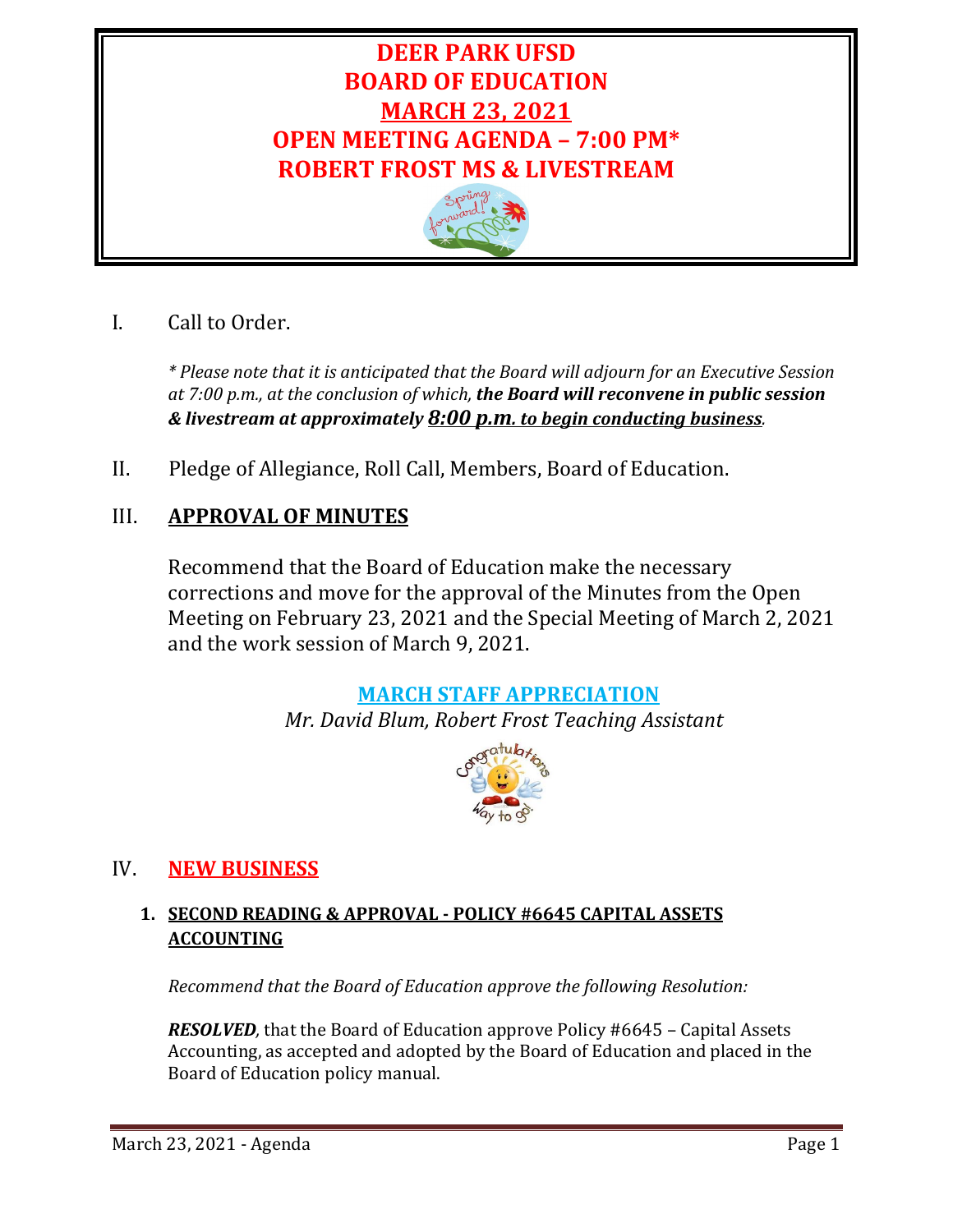## **2. INFORMATION PERTAINING TO THE MAY 18, 2021 ANNUAL DISTRICT ELECTION, BUDGET VOTE AND PUBLIC NOTICE**

*Recommend, that the Board of Education approve the following Resolution:*

**Section 1 - Date/Place/Time/Purpose of Vote:**The Annual District Election and Budget Vote of the Deer Park Union Free School District will be held on Tuesday, May 18, 2021 at the Deer Park High School **gymnasium**, 1 Falcon Place, Deer Park. Said Annual District Election and Budget Vote as set forth in the Notice of said Annual District Election, annexed hereto, shall be held for the purposes of : (1) voting upon the annual School District Budget and Tax Levy for the school year 2021-2022; (2) electing two members of the Board of Education; each for a term of three years for the seats of Donna Marie Elliott and Robert Marino beginning July 1, 2021 through June 30, 2024; and (3) transacting such other business as may properly come before the voters. The polls will remain open from 7:00 a.m. until 9:00 p.m. and as much longer as may be necessary to enable the voters then present to cast their ballots.

**Section 2 – Public Hearing:** A public hearing on the proposed budget of the School District will be held on May 11, 2021, at the at the Administration Office, 1881 Deer Park Avenue at 7:30 P.M.

**Section 3 – Legal Notice:** The Legal Notice of the Annual District Election and Budget Vote provided for in Appendix A is deemed a part of this Resolution, including each proposition to be presented to the qualified registered voters of the School District required by law to be contained in such Notice, and is hereby approved.

**Section 4 – Publication of Legal Notice:** The District Clerk is hereby authorized and directed to cause notice to be given of said Annual District Election and Budget Vote in the form prescribed above, by publishing the Notice four times within the seven weeks next preceding such Annual District Election, the first publication to be at least forty-five days prior to the said Annual District Election, in the Beacon and Long Island Business News*,*  two newspapers having general circulation in said School District, and by giving such other notice as, in her discretion, may be deemed necessary or appropriate.

**Section 5 – Designation of Permanent Chairperson & Acting Clerk**: The District Clerk, Lisa Brennan is hereby appointed to serve as permanent chairperson of the Annual Election and Budget vote. Eileen Hickey is hereby appointed as acting clerk at \$16/hr and will assist the day of the vote and to serve in absence or inability of the District Clerk to act on the day of the vote.

**Section 6 – Appointment of Election Inspectors:** The following are hereby appointed as the election inspectors for the Annual District Election and Budget Vote:

Elaine Burnett Gina L. Vogler Jennifer Carbajal Barbara Grant<br>Evelyn Moreno Barbara Ojeda Cynthia Ramirez Kerry Riordan Evelyn Moreno Barbara Ojeda Cynthia Ramirez Kerry Riordan Patrick Sargeant Roberta Perry Phyllis Otto Denise Tower<br>
Marlene Downing Antionette Yaccarino Anne Ambrosio Marge Russo Marlene Downing Antionette Yaccarino Anne Ambrosio Marge Russo<br>
Gail Dunn Leyda Juergensen Tracy McGarty Samantha Racano Gail Dunn Leyda Juergensen<br>Lisa Hoffacker Samantha Alfieri Samantha Alfieri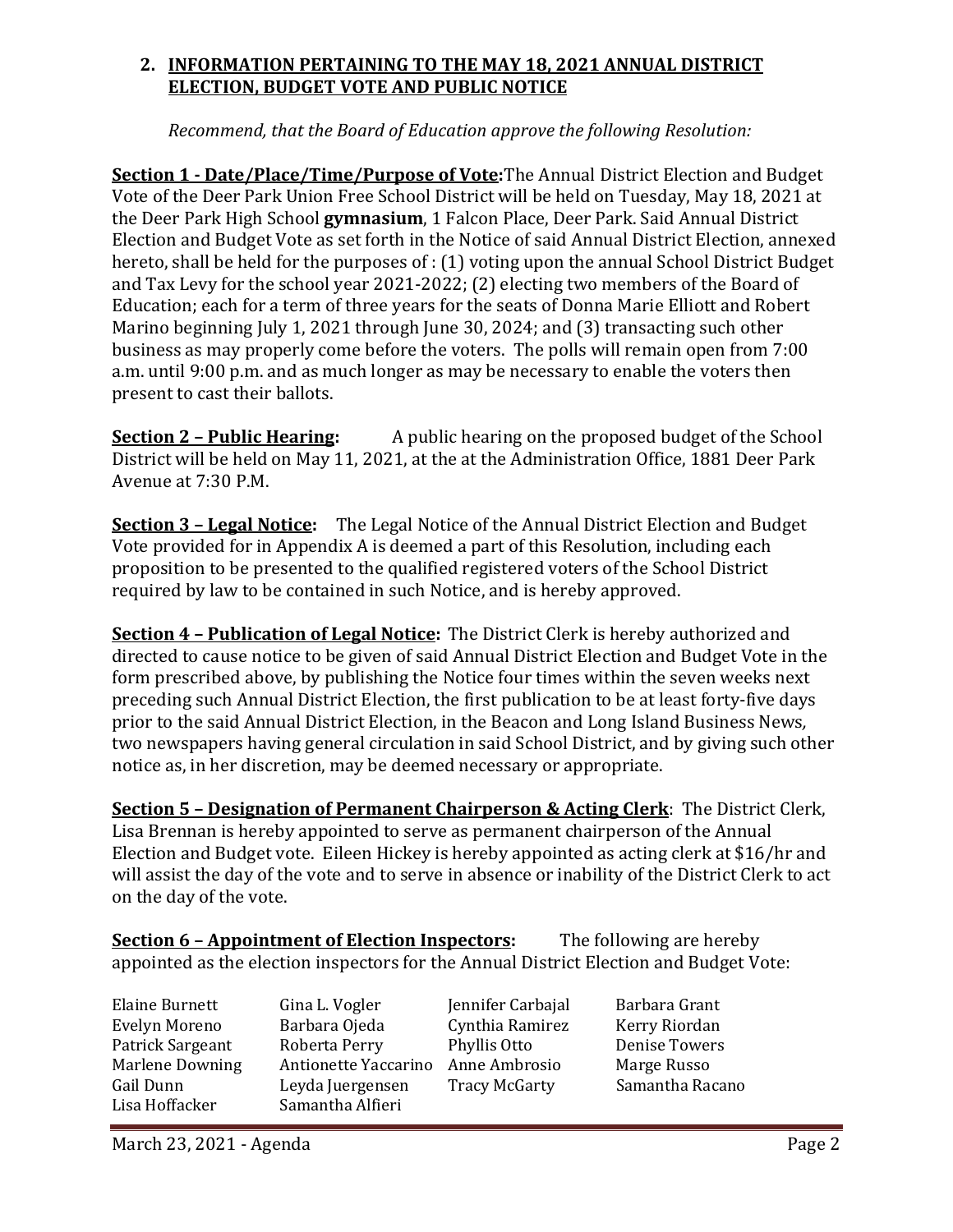**Section 7 – Appointment of Board of Registration**: The following four duly qualified voters of said School District are hereby appointed as members of the Board of Registration of said School District until 30 days following the Annual Election and Budget Vote:

Lisa Brennan Eileen Hickey Roberta Perry Phyllis Otto

**Section 8 – Authority to Hire Substitutes:** In the event that any of the above election inspectors or Board of Registration members is unable to serve, the District Clerk is authorized to hire substitutes as needed.

**Section 9 – Compensation of Election Workers:** Each election inspector and Board of Registration member shall be entitled to compensation at the rate of \$14.00/hr. The District Clerk is hereby authorized and directed to give written notice of appointment to the persons herein respectively appointed as election inspectors and registrars said Annual District Meeting.

**Section 10 – Rental of Voting Machines:** The District Clerk is hereby authorized and directed to rent the necessary voting machines and to have the necessary voting machine labels printed for said voting machines in the form corresponding as nearly as may be with the requirements of the Education Law, and the voting rules of the School District.

**<u>Section 11 – Casting and Canvassing of "Affidavit Envelope Ballots":</u> The District** Clerk and such Members of the Board of Registration as shall be then present in the polling place are hereby designated as a set of poll clerks to cast and canvass any "affidavit ballots" received in accordance with §2019-a of the Education Law, as soon as may be practicable after the closing of the polls. The District Clerk shall notify each candidate by first class mail at least five days prior to the vote that said ballots will be cast and canvassed in accordance with the statute at such time and place. Each such candidate shall be entitled to have one person to attend such casting and canvassing.

**Section 12 – Acceptance of Voting Results:** A Special Meeting of the Board of Education shall be held on Tuesday, May 18, 2021, in the gymnasium of the Deer Park High School following the closing of the polls for the purpose of accepting and declaring the results of the voting on all matters submitted to the qualified voters at said Annual District Election and Budget Vote.

**Section 13 – Effective Date**: This resolution shall take effect immediately.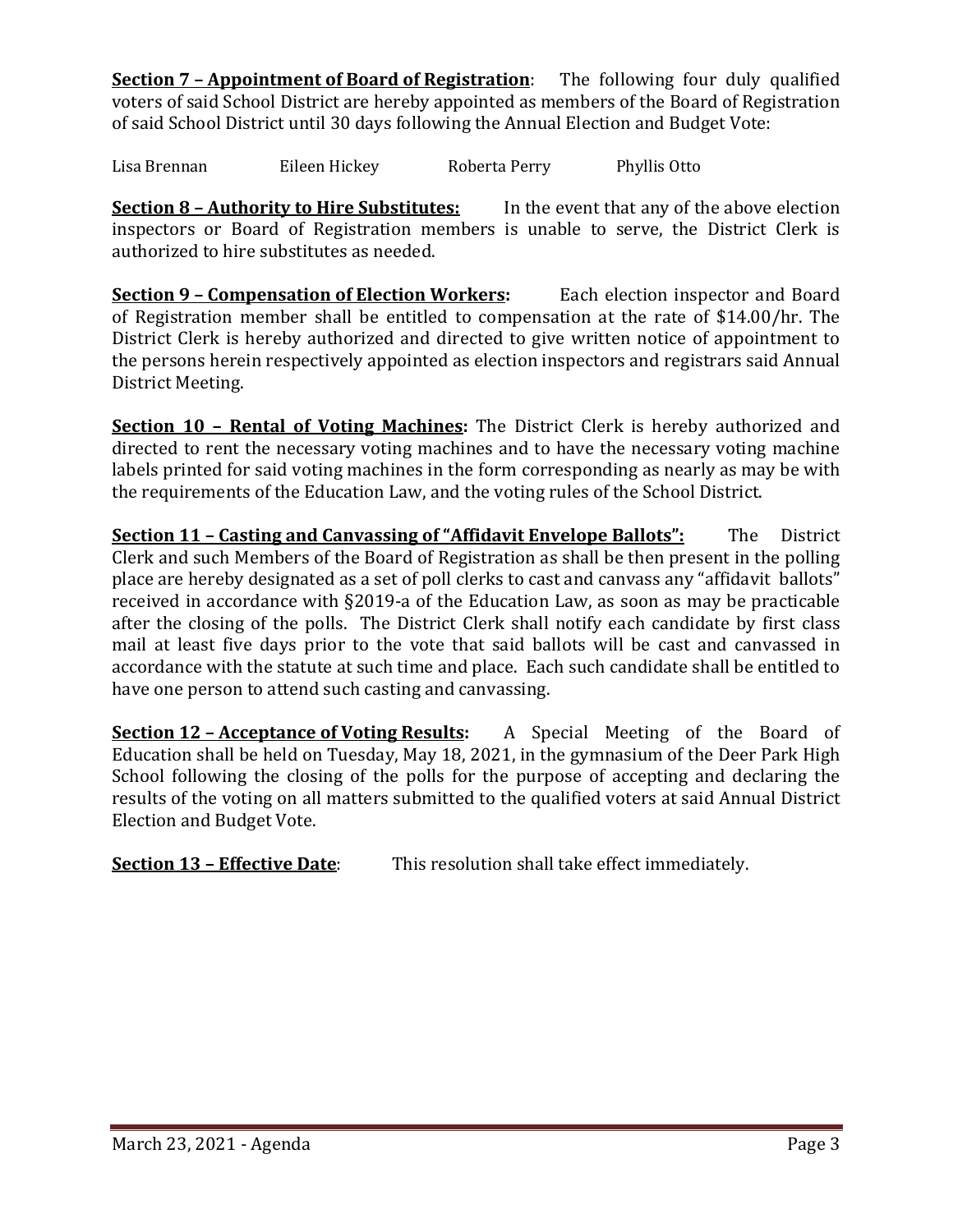## **3. STIPULATION OF SETTLEMENT INVOLVING TRANSPORTATION SERVICES**

*Recommend, that the Board of Education approve the following Resolution:*

**RESOLVED** that the Board of Education of the Deer Park Union Free School District hereby approves and adopts the terms and conditions of the Stipulation of Settlement resolving a dispute involving transportation services; and

BE IT FURTHER RESOLVED that the Board authorizes the President of the Board to execute the Stipulation of Settlement as approved on the Board's behalf.

## **4. DISPOSAL OF MAINTENANCE EQUIPMENT**

*Recommend, that the Board of Education approve the following Resolution:*

**RESOLVED**, that the Board of Education approve the disposal of the following equipment that are broken and too costly to repair.

- Vantage 14 floor scrubber Asset #109679
- Ariens snow blower Asset #10054

## **5. CHARTERS FOR EXTRA CLASSROOM ACTIVITIES**

*Recommend, that the Board of Education approve the following Resolution:*

**RESOVLED**, that the 2020-2021 charters for the extra classroom activities for the DPHS and RFMS are approved and will be filed in the District Clerk's office.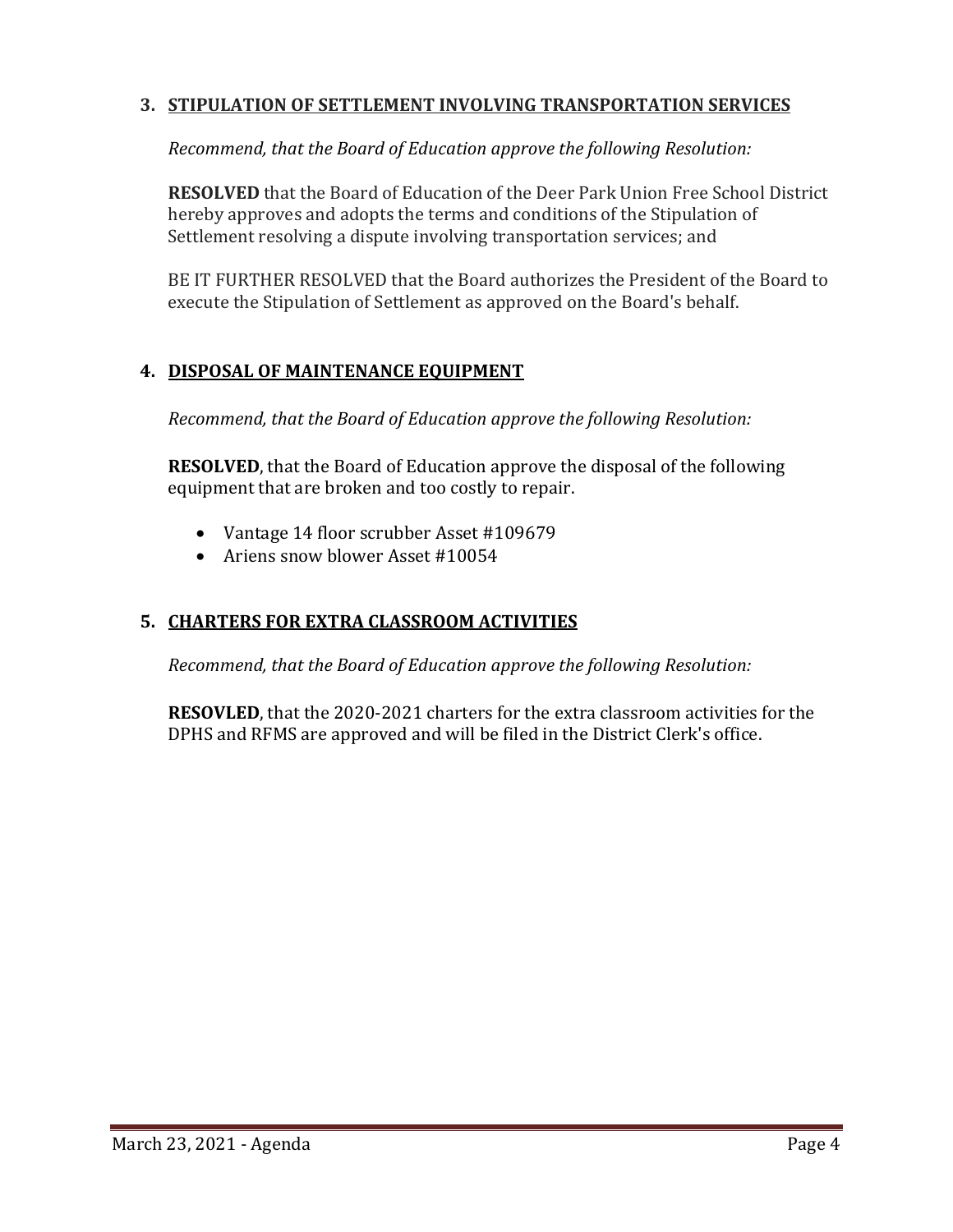## V. **APPROVAL OF SCHEDULES**

*Recommend, that the Board of Education approve the following schedules collectively:*

## **NON-INSTRUCTIONAL**

#### **SCHEDULE -- P --TENURE APPOINTMENTS (Instructional)**

**Stephen Bertelle** May Moore School<br>Position: Tea **Teaching Assistant** Salary/Step:<br>Effective Date(s):

Effective Date(s): 2/27/2017 - 2/26/2021 TENURE DATE: FEBRUARY 27, 2021

#### **SCHEDULE -- CS --CHANGE OF SALARY/ STATUS (Non-Instructional)**

#### **Morgan Cusumano**

Deer Park High School<br>Position: Sr. Life Sr. Lifeguard/Recreation Specialist<br>\$14.98 Salary/Step: Effective Date(s): 3/3/2021

#### **Lauren Woods**

Deer Park High School<br>Position: Sr. Life Sr. Lifeguard/Recreation Specialist<br>\$14.98 Salary/Step: \$14.98<br>Effective Date(s): 3/3/2021 Effective Date $(s)$ :

#### **SCHEDULE -- NN --APPOINTMENTS (Non-Instructional)**

#### **Neil Curtin**

Robert Frost Middle School<br>Position: Security Gua Position: Security Guard<br>Salary/Step: \$19.85 per hous  $\{19.85 \text{ per hour}\}$ :  $3/22/2021$ Effective Date $(s)$ :

#### **Danielle Gogarty**

Deer Park High School<br>Position: Sr. Life Sr. Lifeguard<br>\$14.98 hr Salary/Step: \$14.98 hr<br>Effective Date(s): 3/3/2021 Effective Date $(s)$ :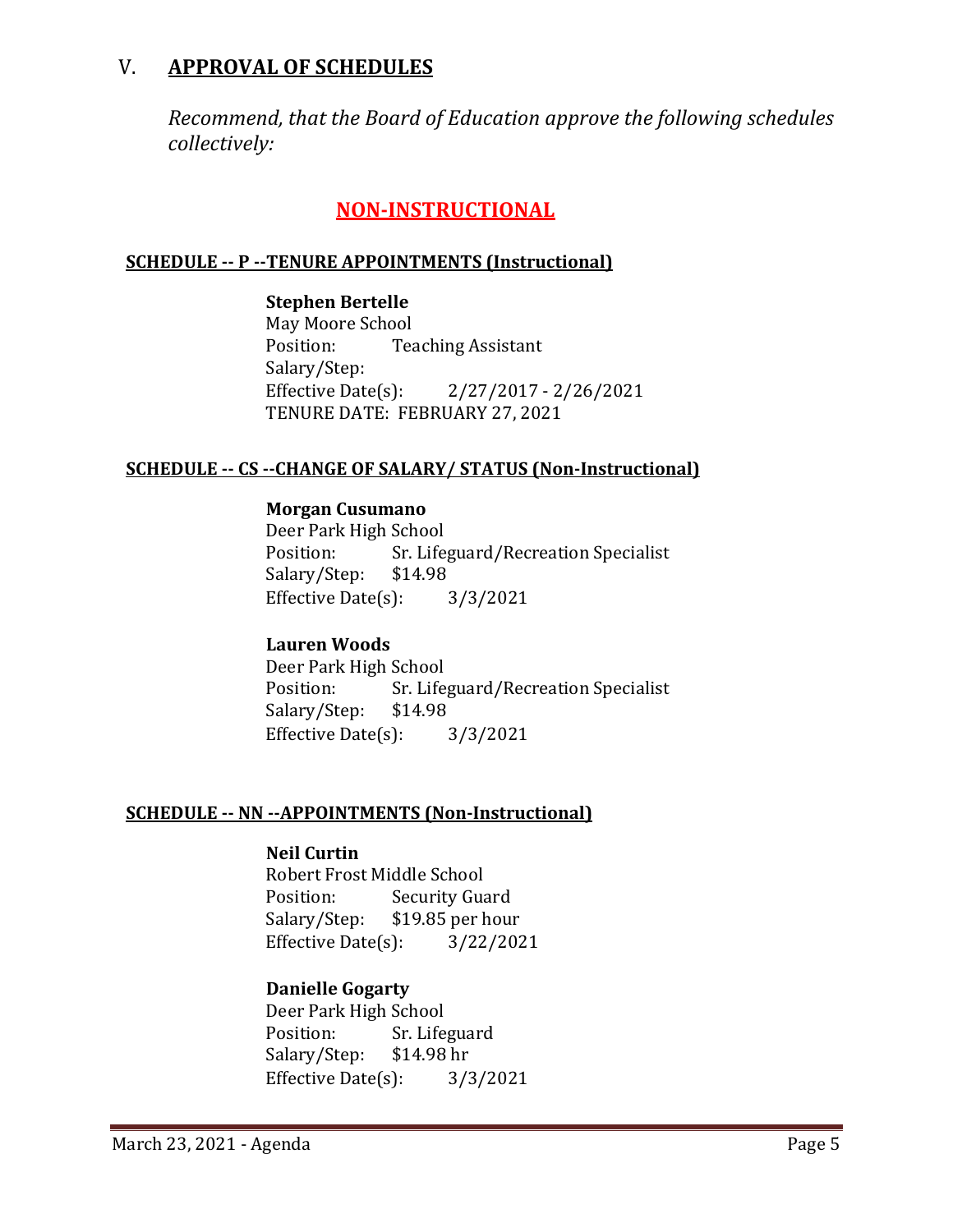#### **Steven Hasemann**

May Moore School<br>Position: Sec Position: Security Guard<br>Salary/Step: \$19.85 per hour  $$19.85$  per hour<br>(i):  $3/22/2021$ Effective Date $(s)$ :  $(L/R - E. Smith)$ 

## **Marisa LaMotte**

Transportation Position: Bus Aide<br>Salary/Step: \$18.12/hour Salary/Step: \$18.12/hour<br>Effective Date(s): 3/4/2021 Effective Date $(s)$ :

## **John Lazarich**

Transportation<br>Position: Bus Driver<br>\$26.16/hr Salary/Step: \$26.16/hr<br>Effective Date(s): 2/23/2021 Effective Date $(s)$ :

#### **Tracie Reina**

John F Kennedy Intermediate School<br>Position: 6 hr. Non-Instruction Position: 6 hr. Non-Instructional Aide<br>Salary/Step: \$20.12 per hour \$20.12 per hour Effective Date(s): 3/22/2021

## **SCHEDULE -- OO --RESIGNATIONS / RETIREMENTS / REMOVALS / TERMINATIONS (Non-Instructional)**

#### **Erin Annarumma**

Transportation Position: Bus Aide Salary/Step: Effective Date(s): 3/18/2021 Resignation. No outstanding obligation to the district.

## **John Lazarich**

District Wide Substitute Custodian Salary/Step: Effective Date(s): 2/23/2021 Resignation in order to accept the position of Bus Driver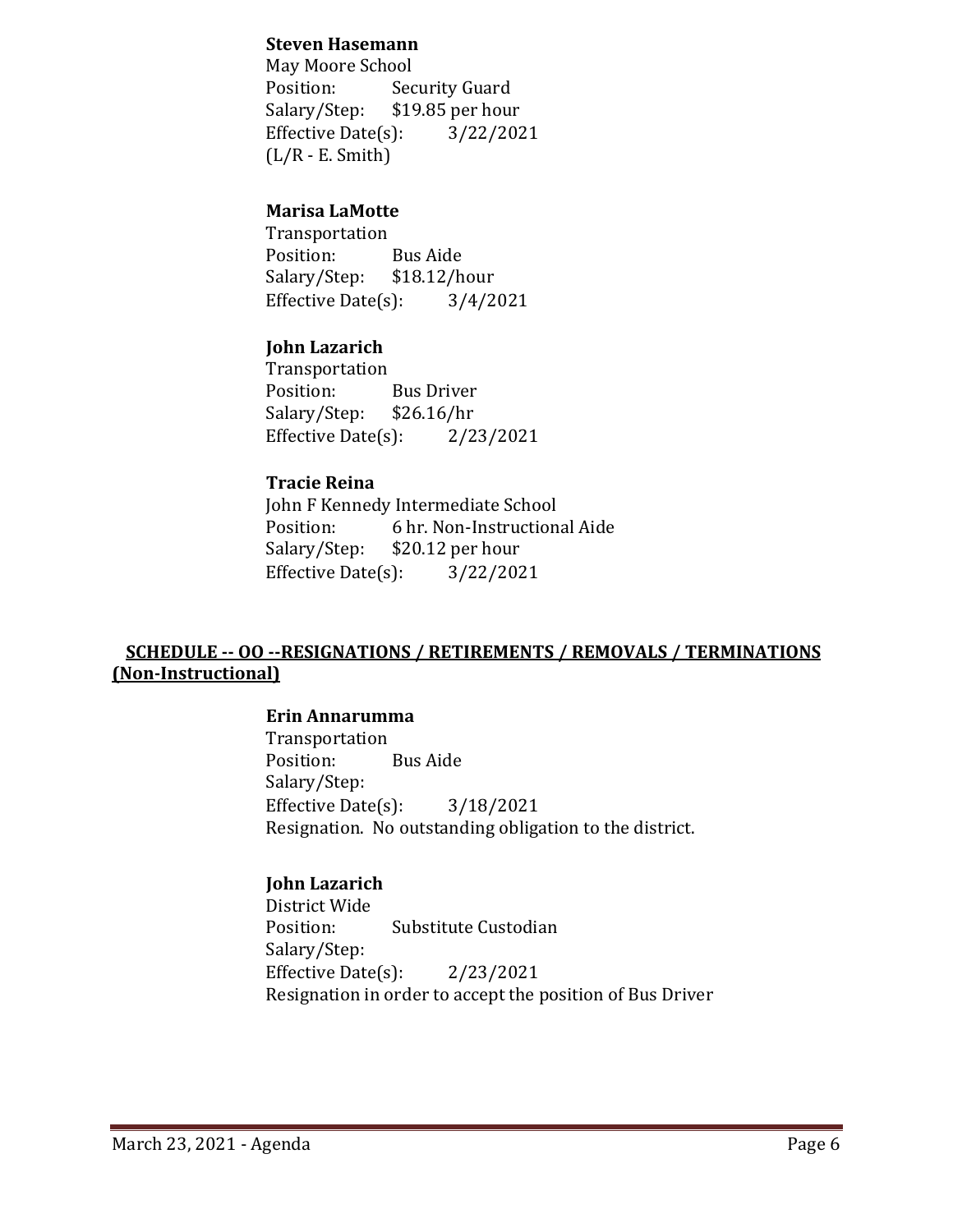#### **Eileen Lock**

Transportation **Bus Driver** Salary/Step: Effective Date(s): 3/15/2021 Resignation. No outstanding obligation to the district.

#### **Vito Rebecca**

Transportation **Bus Driver** Salary/Step: Effective Date(s): 2/16/2021 Resignation for the purpose of RETIREMENT. No outstanding obligation to the district.

#### **Tracie Reina**

John Quincy Adams School<br>Position: Cafeteria Ai Cafeteria Aide Salary/Step: Effective Date(s): 3/19/2021 Resignation as cafeteria aide to accept the position of 6 hr. aide

## **Anthony Santoro**

Deer Park High School<br>Position: Certifie Certified Pool Operator Salary/Step: Effective Date(s):  $4/7/2021$ Resignation as CPO ONLY

## **SCHEDULE -- QQ --LEAVES OF ABSENCE (Non-Instructional)**

#### **Samuel Algarin**

Robert Frost Middle School<br>Position: Chief Custoc Chief Custodian Salary/Step:<br>Effective Date(s): Effective Date(s): 2/27/2021 - 6/30/2021 Extension of Paid Medical LOA

## **Susan Carrano**

Transportation Position: Bus Aide Salary/Step:<br>Effective Date(s): Effective Date(s): 2/13/2021 - 3/19/2021 Extension of Unpaid Medical LOA (FMLA)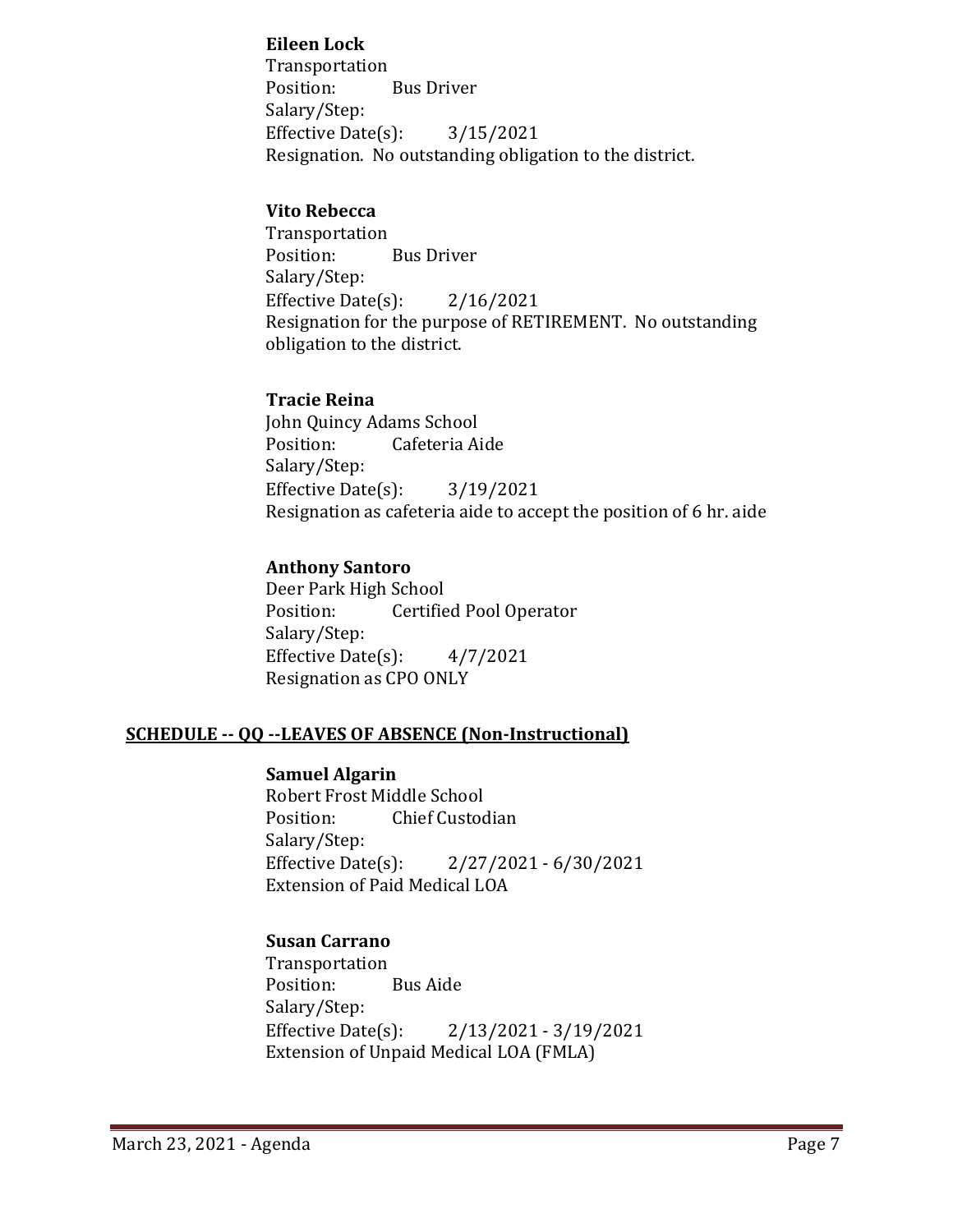### **Takemma Dukes**

Transportation<br>Position: **Bus Driver** Salary/Step:<br>Effective Date(s):  $2/22/2021 - 4/5/2021$ Unpaid Medical LOA (FMLA)

## **Anne Gisbert**

Transportation Position: Bus Aide Salary/Step:<br>Effective Date(s): Effective Date(s): 2/26/2021 - 3/26/2021 Extension of Unpaid Medical LOA (WC)

## **Susan Grabhorn**

Transportation Position: Bus Aide Salary/Step:<br>Effective Date(s):  $2/26/2021 - 4/9/2021$ Paid Medical LOA (FMLA)

## **Danielle Kerr**

John F Kennedy Intermediate School<br>Position: Cafeteria Aide Cafeteria Aide Salary/Step:<br>Effective Date(s): Effective Date(s): 2/13/2021 - 6/30/2021 Extension of Unpaid Medical LOA (WC)

## **Alison Lacoff**

Deer Park High School Non-Instructional Aide Salary/Step:<br>Effective Date(s): Effective Date(s): 3/1/2021 - 3/19/2021 3/1/21-3/11/21 Paid Medical LOA (FMLA) 3/12/21-3/19/21 Unpaid Medical LOA (FMLA)

## **Thomas Plitt**

John Quincy Adams School<br>Position: Security Gu **Security Guard** Salary/Step:<br>Effective Date(s): Effective Date(s): 3/8/2021 - 6/25/2021 3/8/21-4/26/21 Paid Military LOA 4/27/21-6/25/21 Unpaid Military LOA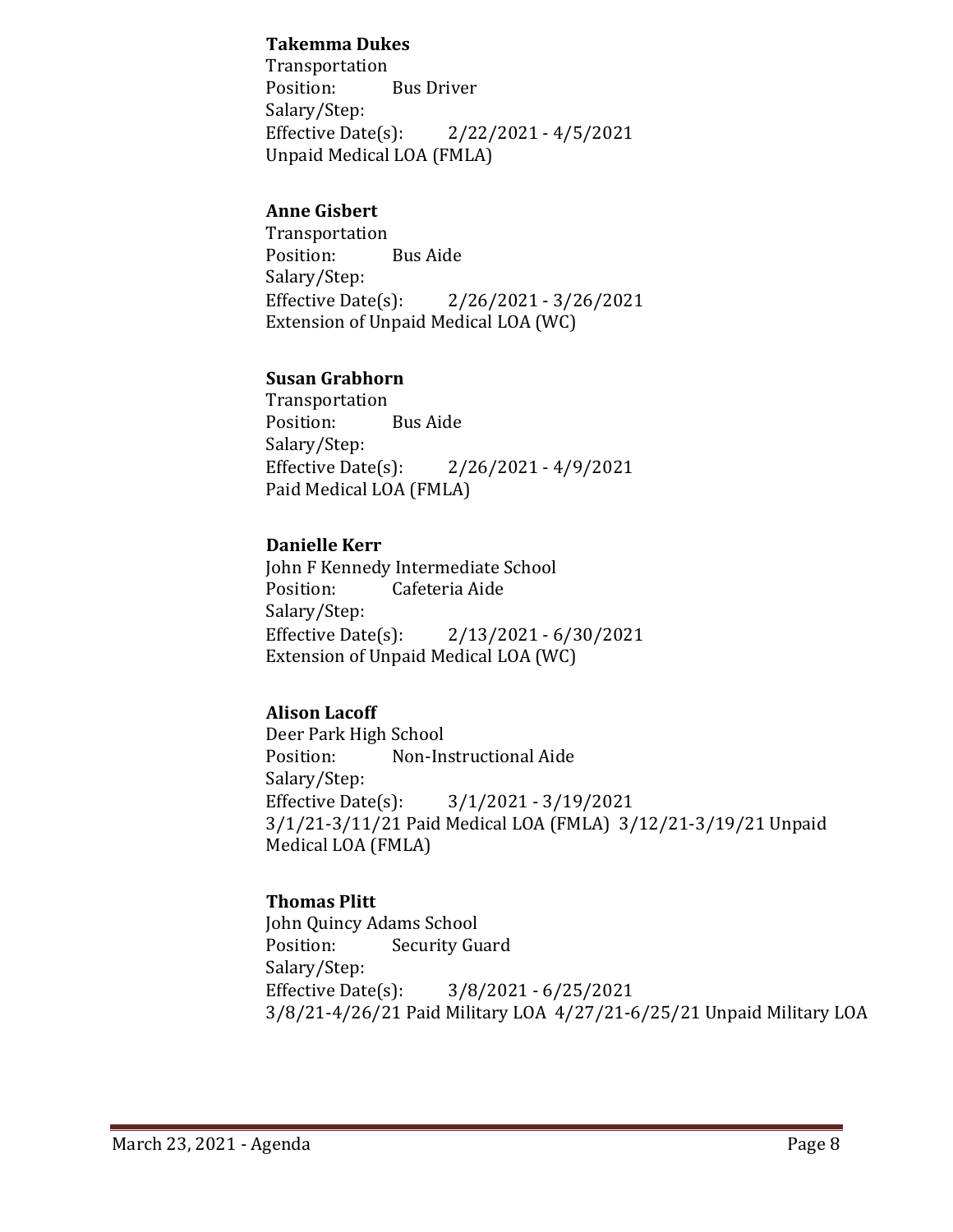## **Mirna Santiago**

Transportation<br>Position: **Bus Driver** Salary/Step:<br>Effective Date(s):  $2/16/2021 - 3/2/2021$ Unpaid Medical LOA (WC)

## **Rita Smith**

Transportation Office Assistant Salary/Step:<br>Effective Date(s): Effective Date(s): 3/5/2021 - 3/21/2021 Paid Medical LOA (FMLA)

## **Anthony Vicari**

Transportation<br>Position: **Bus Driver** Salary/Step:<br>Effective Date(s): Effective Date(s): 2/13/2021 - 6/30/2021 2/13/21-3/12/21 Extension of Unpaid Medical LOA (FMLA) 3/13/21- 6/30/21 Unpaid Medical LOA

## **Lionel Victor**

Memorial<br>Position: Maintenance Crew Leader Salary/Step:<br>Effective Date(s): Effective Date(s): 2/13/2021 - 3/19/2021 Extension of Paid Medical LOA (WC)

## **Walter Wojnarowski Sr.**

Memorial Position: Custodian Salary/Step:<br>Effective Date(s): Effective Date(s): 2/16/2021 - 2/22/2021 Paid Medical LOA (FMLA)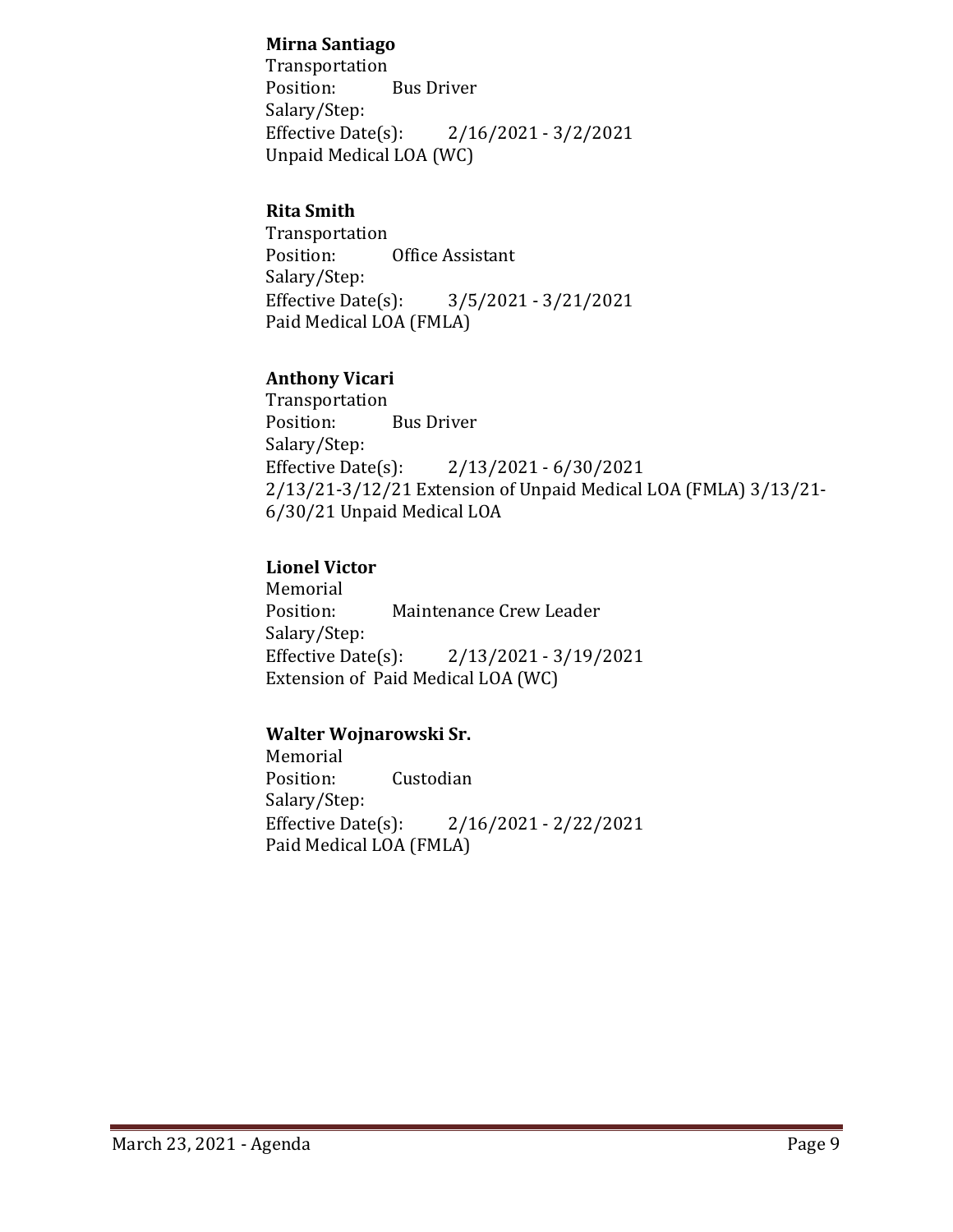#### **SCHEDULE -- TPA --TEMPORARY ASSIGNMENT (Non-Instructional)**

#### **Daniel Kolwicz**

Deer Park High School<br>Position: Certifie Certified Pool Operator (Stipend)<br>\$300/yr Salary/Step: \$300/yr<br>Effective Date(s): 12/16/2020 Effective Date $(s)$ :

#### **James Perrotta**

Deer Park High School<br>Position: Certifie Certified Pool Operator (Stipend)<br>\$300/yr Salary/Step: \$300/yr<br>Effective Date(s): 12/4/2019 Effective Date $(s)$ : Stipend Retroactive

## **INSTRUCTIONAL**

#### **SCHEDULE -- CSS --CHANGE OF STATUS / SALARY (Instructional)**

#### **Megan Boccard**

District Wide ENL Virtual Tutor<br>\$74.71/hour Salary/Step: \$74.57<br>Effective Date(s):  $9/1/2020 - 6/30/2021$ Correction of Salary

## **Kimberly Essig**

District Wide ENL Virtual Tutor<br>\$74.71/hour Salary/Step: \$7<br>Effective Date(s):  $9/1/2020 - 6/30/2021$ Correction of Salary

#### **Daniel Friend**

Robert Frost Middle School .1 Permanent Substitute Teacher<br>\$125/day Salary/Step: \$1<br>Effective Date(s): Effective Date(s): 3/8/2021 - 6/30/2021 Salary prorated at \$12.50 per day (Perm Sub position decreased from .167 to .1)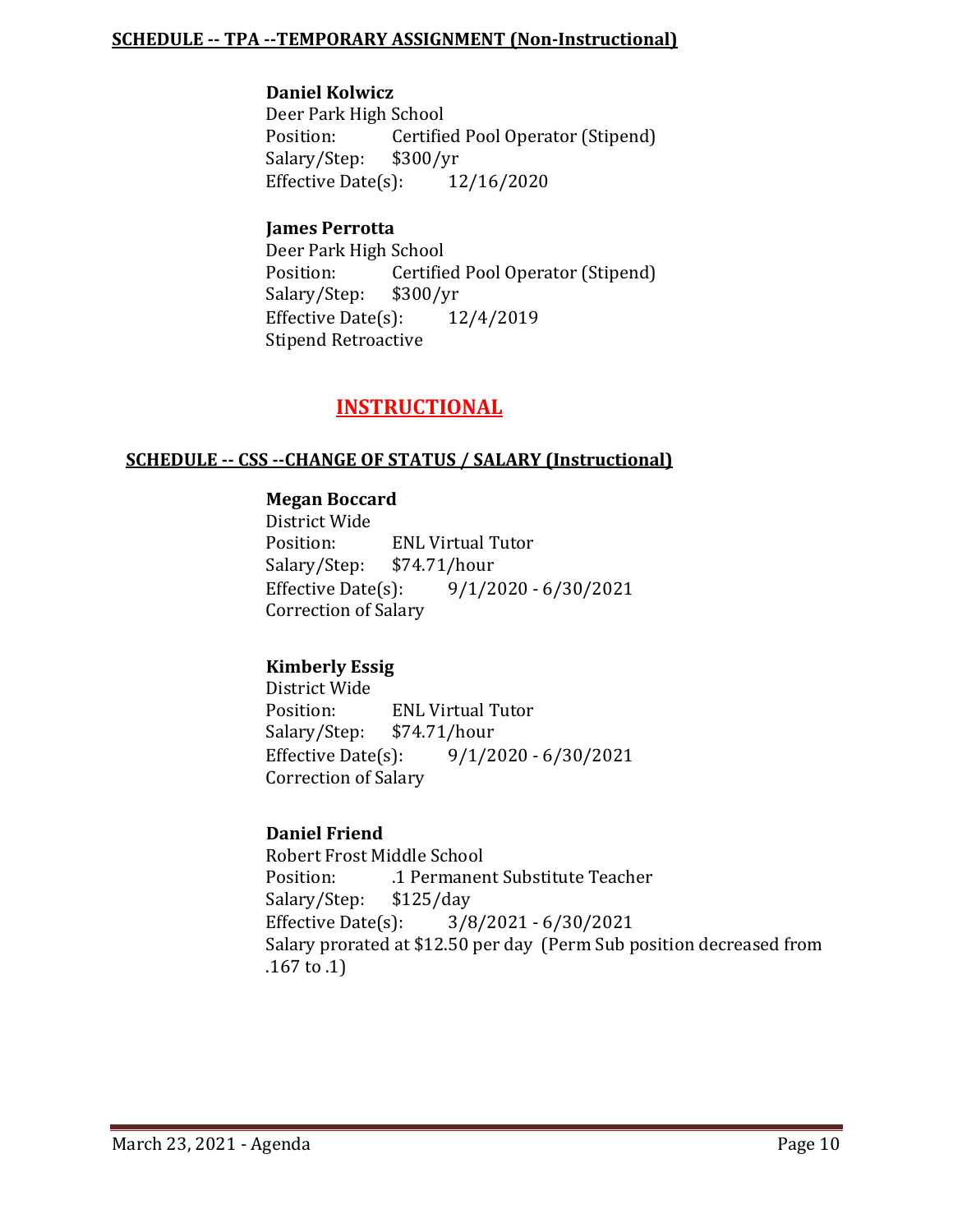#### **Tara Gallagher**

Robert Frost Middle School<br>Position: Permanent! Permanent Substitute Teacher<br>\$175/day Salary/Step: \$1<br>Effective Date(s):  $3/1/2021 - 6/30/2021$ (Champlin)

#### **SCHEDULE -- L --PART-TIME APPOINTMENTS (Instructional)**

#### **Daniel Friend**

John Quincy Adams School Position: .067 Physical Education Teacher<br>Salary/Step: .067 \$62,918 MA/Step 1 \$62,918 MA/Step 1 Effective Date(s): 3/8/2021 - 6/30/2021 Salary prorated at \$1,580.81

## **SCHEDULE -- NPS --PER DIEM SUBSTITUTES (Instructional)**

#### **Jennifer Cooper-Diaz**

District Wide Per-Diem Substitute Teacher Salary/Step: \$110/day Effective Date(s): 3/5/2021 Certification: Pre K-6

#### **SCHEDULE -- NS --PERMANENT SUBSTITUTES (Instructional)**

#### **Brittany Zanatta**

Robert Frost Middle School<br>Position: Permanent! Permanent Substitute Teacher<br>\$175/day Salary/Step: Effective Date(s): 3/2/2021 - 6/30/2021 (Molfetto)

## **SCHEDULE -- O --RESIGNATIONS / RETIREMENTS / REMOVALS / TERMINATIONS (Instructional)**

#### **Helen Annarumma**

John F Kennedy Intermediate School<br>Position: Teaching Assistant **Teaching Assistant** Salary/Step: Effective Date(s): 3/18/2021 Resignation for the purpose of RETIREMENT. No outstanding obligation to the district.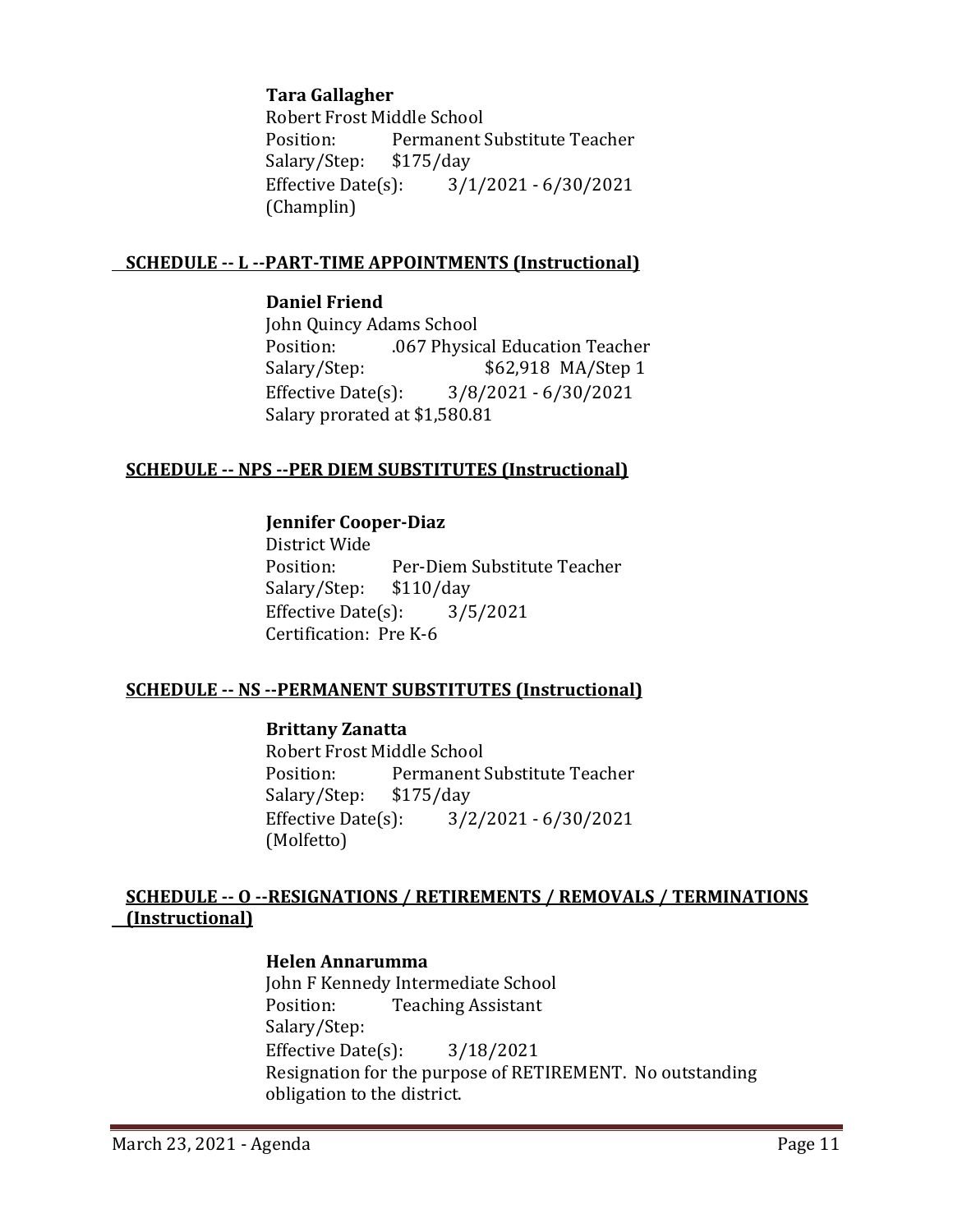#### **Jessica Bellamente**

May Moore School<br>Position: Per Permanent Substitute Teacher Salary/Step: Effective Date(s): 3/24/2021 Resignation. No outstanding obligation to the district.

#### **Mackenzie Brown**

May Moore School<br>Position: Per Permanent Substitute Teacher Salary/Step: Effective Date(s): 3/10/2021 Resignation. No outstanding obligation to the district.

## **Jennifer Cooper-Diaz**

Robert Frost Middle School<br>Position: Permanent ! Permanent Substitute Teacher Salary/Step: Effective Date(s): 3/5/2021 Resignation. No outstanding obligation to the district.

## **Jhoseli Jimenez**

May Moore School<br>Position: Tea **Teaching Assistant** Salary/Step: Effective Date $(s)$ :  $3/5/2021$ Resignation. No outstanding obligation to the district.

## **Nicole Leggio**

John Quincy Adams School<br>Position: Permanent Permanent Substitute Teacher Salary/Step: Effective Date(s): 3/5/2021 Resignation in order to accept a 1.0 elementary position at JQA

## **SCHEDULE -- P --TENURE APPOINTMENTS (Instructional)**

## **Billie Jo Vozza**

Deer Park High School **Teaching Assistant** Salary/Step:<br>Effective Date(s):  $1/9/2017 - 1/8/2021$ TENURE DATE: JANUARY 9, 2021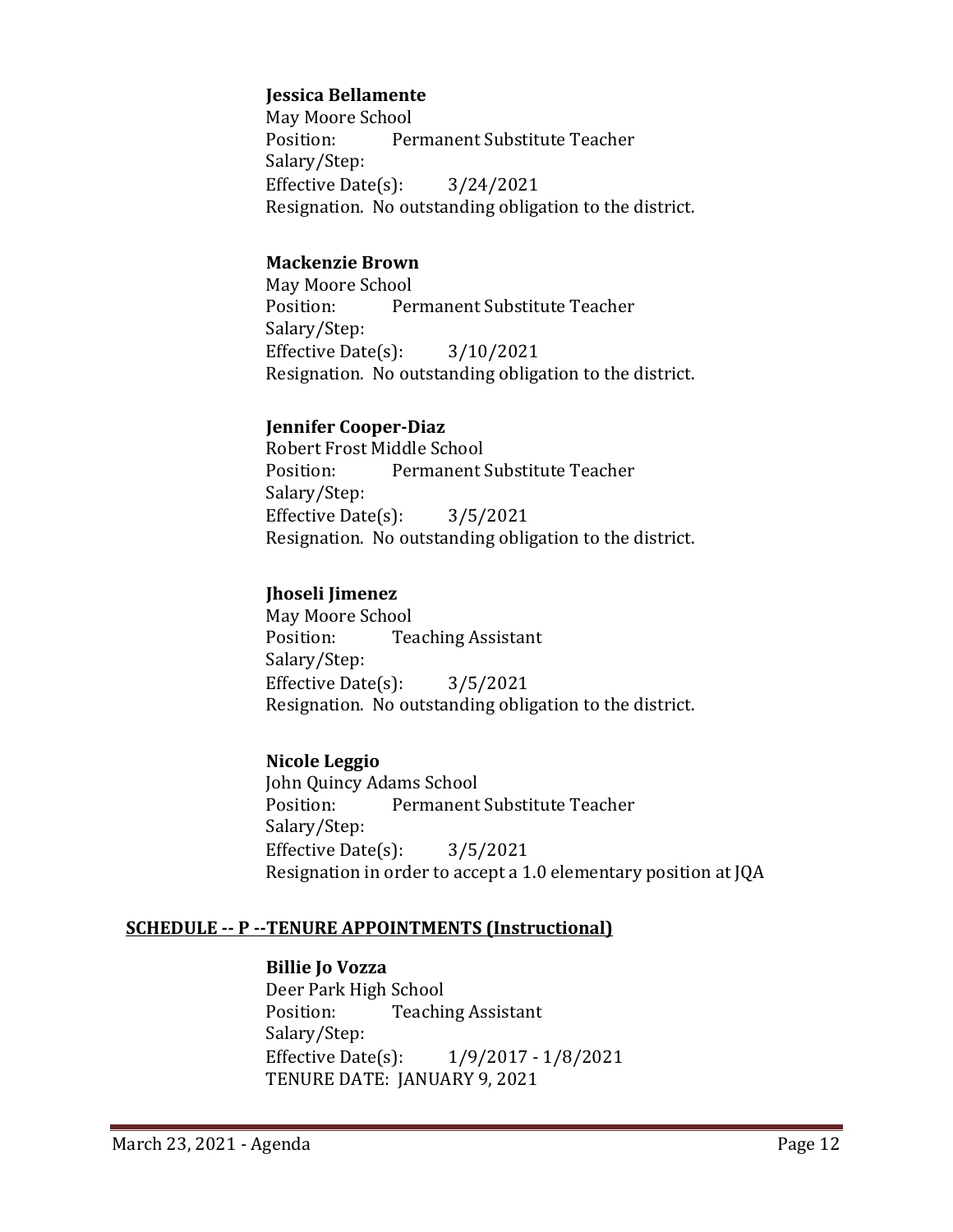#### **SCHEDULE -- Q --LEAVES OF ABSENCE (Instructional)**

#### **Lindsay Barry**

May Moore School<br>Position: Vir Virtual Elementary Teacher Salary/Step:<br>Effective Date(s):  $4/8/2021 - 5/20/2021$ 4/8/21-5/14/21 Paid Maternity LOA (FMLA) 5/15/21-5/20/21 Unpaid Maternity LOA (FMLA)

## **Michelle Champlin**

Robert Frost Middle School<br>Position: ENL Teacher **ENL Teacher** Salary/Step:<br>Effective Date(s): Effective Date(s): 3/1/2021 - 6/30/2021 CHANGE of DATES to: 3/1/21-4/9/21 Paid Maternity LOA (FMLA) 4/10-5/28/21 Unpaid Remainder of Maternity LOA (FMLA) 5/29/21-6/30/21 Unpaid Child Rearing LOA

#### **John King**

Deer Park High School<br>Position: Special **Special Education Teacher** Salary/Step:<br>Effective Date(s): Effective Date(s): 2/11/2021 - 3/12/2021 Paid Medical LOA (FMLA) Returned Early

## **Angela Macaluso**

Deer Park High School<br>Position: Teachii **Teaching Assistant** Salary/Step:<br>Effective Date(s): Effective Date(s): 1/25/2021 - 3/26/2021 1/25/21-2/4/21 Paid Medical LOA (FMLA) 2/5/21-3/26/21 Unpaid Medical LOA (FMLA)

## **Beth McCourt**

Deer Park High School<br>Position: English **English Teacher** Salary/Step:<br>Effective Date(s): Effective Date(s): 5/28/2021 - 6/30/2021 5/28/21-6/17/21 Paid Maternity LOA (FMLA) 6/18/21-6/30/21 Unpaid Maternity LOA (FMLA)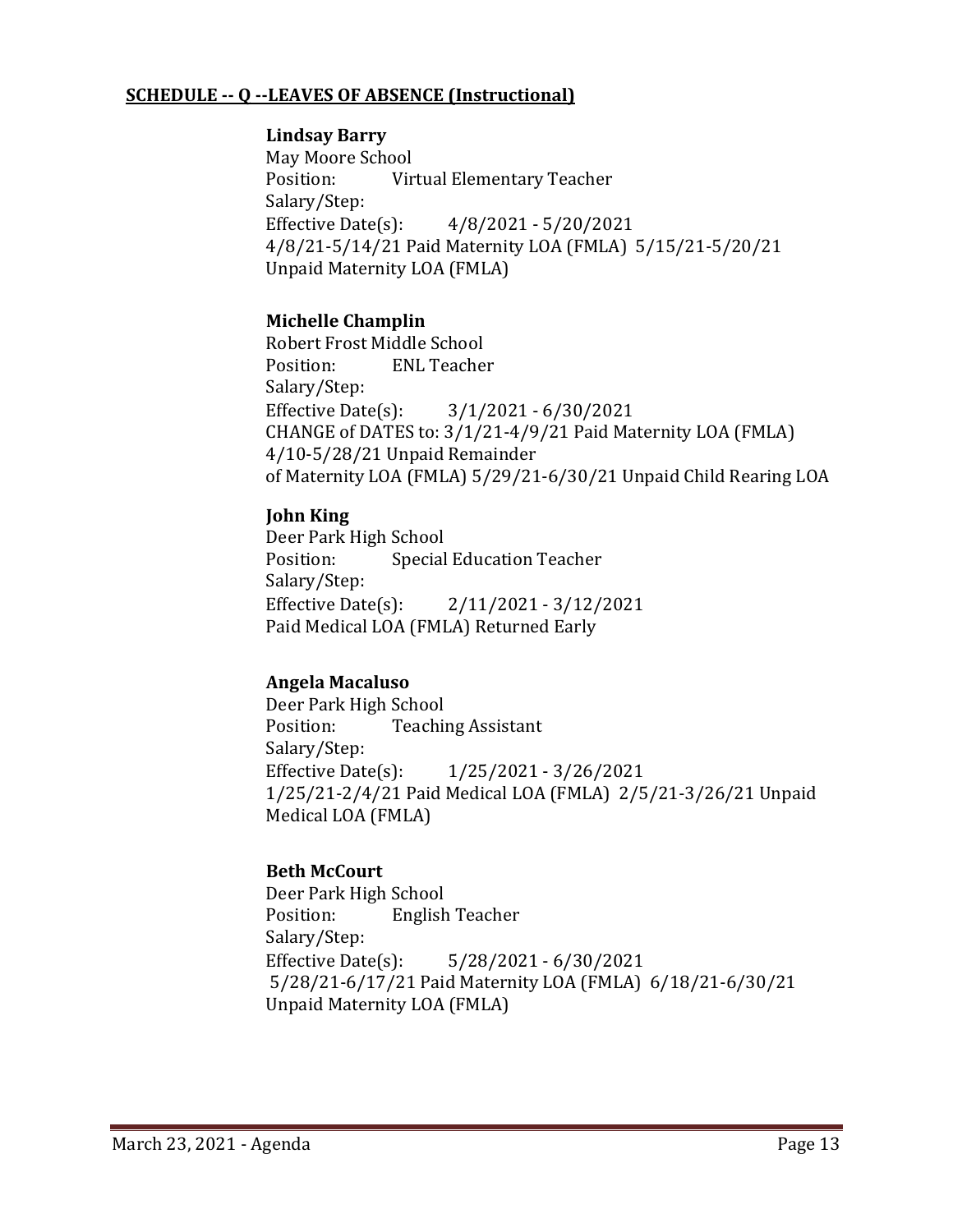## **Krista Militello**

Deer Park High School<br>Position: Health Health Teacher Salary/Step:<br>Effective Date(s): Effective Date(s): 3/2/2021 - 4/26/2021 Extension of Paid Medical LOA (FMLA)

#### **Melissa Molfetto**

Robert Frost Middle School **Elementary Teacher** Salary/Step:<br>Effective Date(s):  $3/2/2021 - 6/30/2021$ Extension of Paid Medical LOA

#### **Suzanne Wright**

John F Kennedy Intermediate School<br>Position: Teaching Assistant **Teaching Assistant** Salary/Step: Effective Date(s): 2/27/2021 - 3/5/2021 Extension of Paid Medical LOA (FMLA)

## **Gina Zulkofske**

Deer Park High School<br>Position: Social S Social Studies Teacher Salary/Step: Effective Date(s): 2/26/2021 - 4/16/2021 Paid Medical LOA (FMLA)

#### **SCHEDULE -- TTPA --TEMPORARY ASSIGNMENT (Instructional)**

#### **Kelly Ann Acevedo**

John F Kennedy Intermediate School<br>Position: 5th Grade ELA & Matl Position: 5th Grade ELA & Math AIS Afterschool Teacher<br>Salary/Step: \$74.71 per hour Salary/Step: \$74.71 per hour<br>Effective Date(s): 4/6/2021  $4/6/2021 - 4/29/2021$ 

## **Rosanne Alfieri**

John F Kennedy Intermediate School<br>Position: Fully Virtual Teacher Fully Virtual Teacher Mentor<br>\$1,200 Salary/Step: \$1,<br>Effective Date(s):  $9/1/2020 - 6/30/2021$ CORRECTED CODE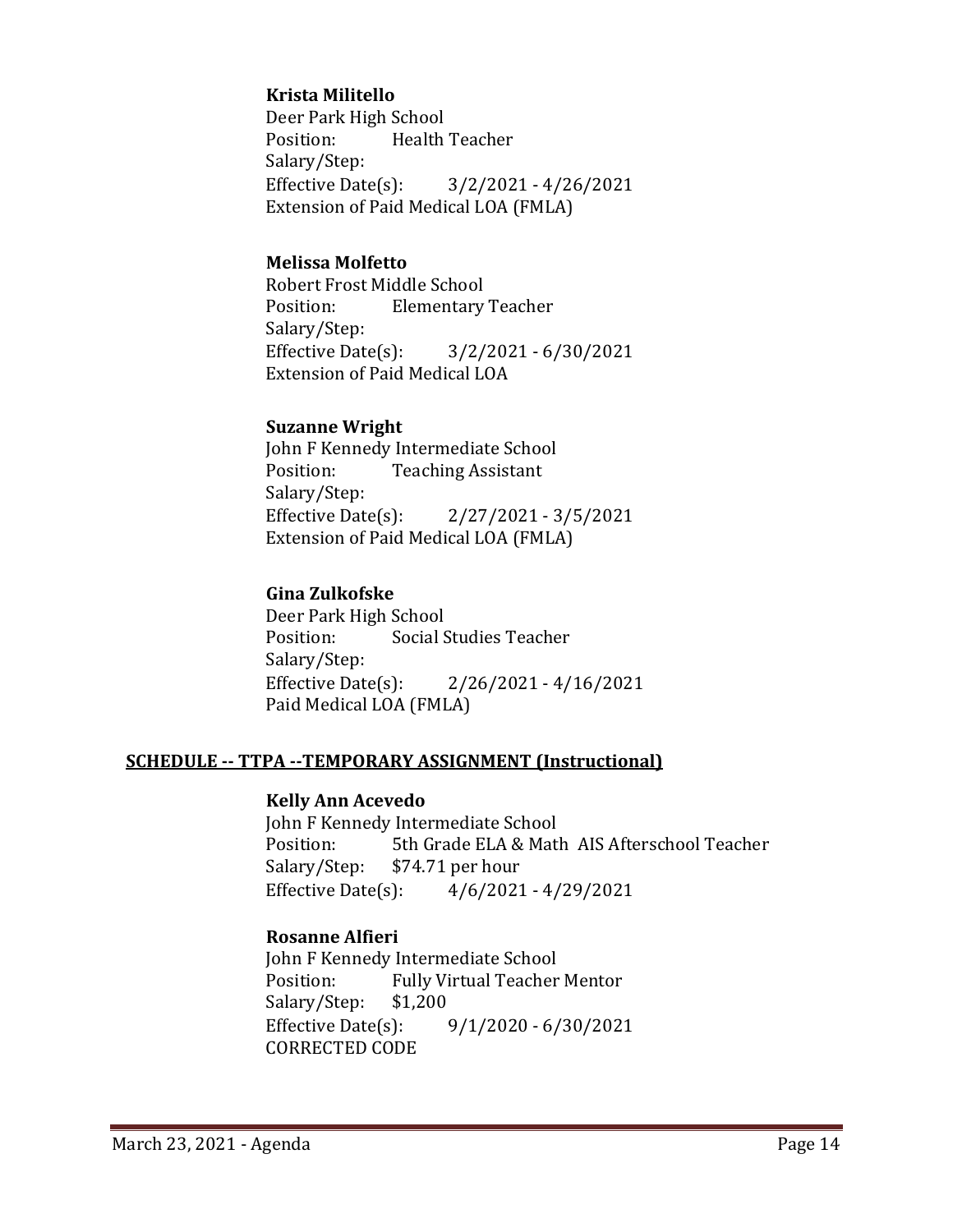#### **Jacqueline Amato**

John F Kennedy Intermediate School<br>Position: 4th Grade ELA & Matl Position: 4th Grade ELA & Math AIS Afterschool Teacher<br>Salary/Step: \$74.71 per hour  $$74.71$  per hour Effective Date(s): 4/6/2021 - 4/29/2021

#### **Denise Black**

Robert Frost Middle School<br>Position: Mentor Position: Mento<br>Salary/Step: \$600 Salary/Step: \$6<br>Effective Date(s): Effective Date(s): 3/1/2021 - 6/30/2021 Salary prorated at \$500

## **Denise Black**

Robert Frost Middle School<br>Position: Math 6 Asse Math 6 Assessment Support Classes<br>\$74.71/hour Salary/Step: Effective Date(s): 4/26/2021 - 4/29/2021

## **Ann Bullis**

John F Kennedy Intermediate School<br>Position: 3rd Grade ELA & Mat Position: 3rd Grade ELA & Math AIS Afterschool Teacher<br>Salary/Step: \$74.71 per hour Salary/Step: \$74.71 per hour<br>Effective Date(s): 4/6/2021  $4/6/2021 - 4/29/2021$ 

## **Heather Butler**

District Wide ENL Virtual Tutor<br>\$74.71/hour Salary/Step: Effective Date(s): 3/1/2021 - 6/30/2021

#### **Laurie Cacciola**

John F Kennedy Intermediate School<br>Position: Substitute ELA & Mat Position: Substitute ELA & Math AIS Afterschool Teacher<br>Salary/Step: \$74.71 per hour Salary/Step: \$74.71 per hour<br>Effective Date(s): 4/6/2021  $4/6/2021 - 4/29/2021$ 

## **Sam Canonica**

Deer Park High School<br>Position: Varsity Position: Varsity Boys Track Assistant Coach<br>Salary/Step: \$4,599.86 8.5 Unit Salary/Step: \$4,599.86 8.5 Units/Step 1<br>Effective Date(s): 4/26/2021 - 6/18/2021 Effective Date(s): 4/26/2021 - 6/18/2021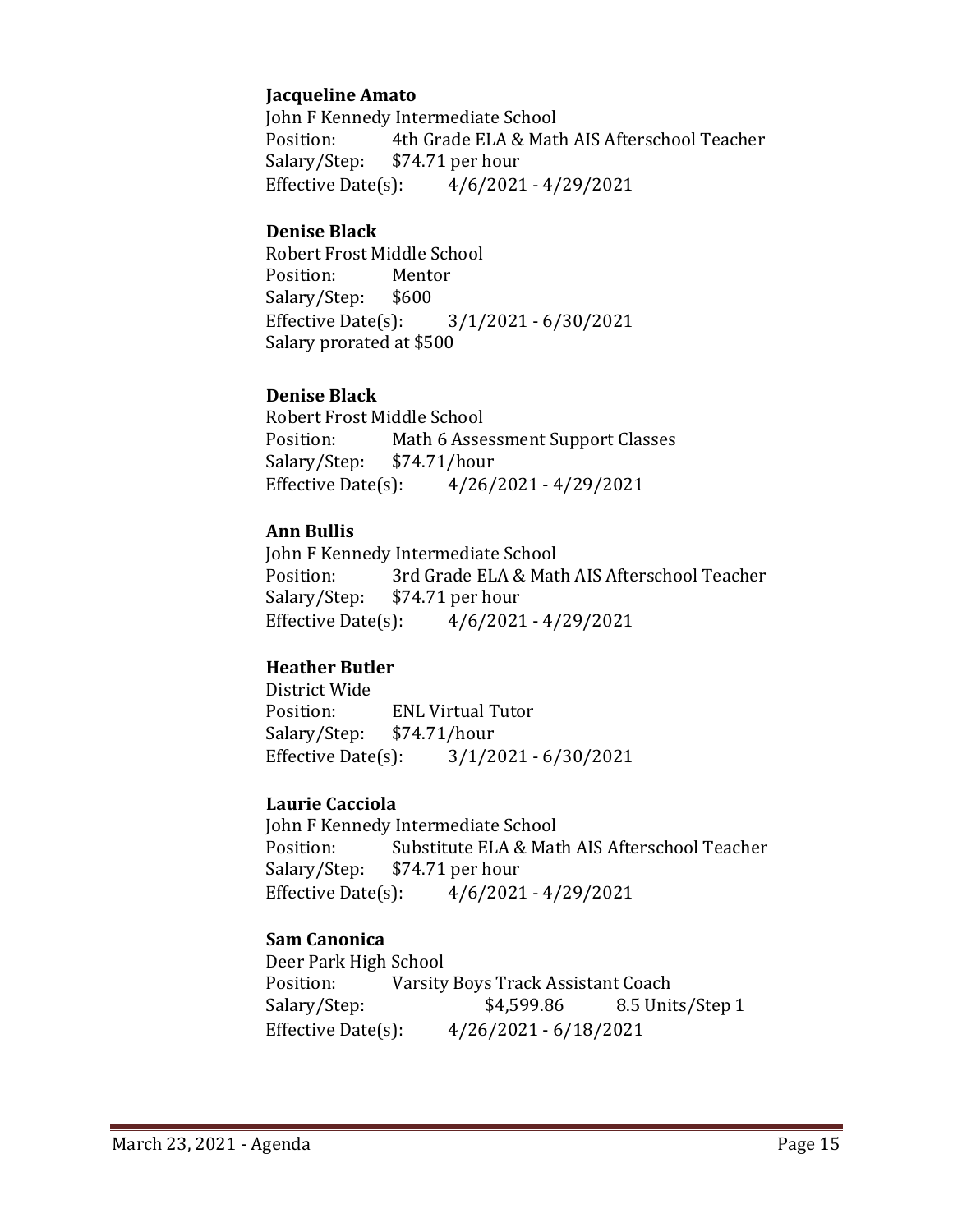#### **Michael Capobianco**

John F Kennedy Intermediate School<br>Position: 5th Grade ELA & Mat 5th Grade ELA & Math AIS Afterschool Teacher Salary/Step: \$74.71 per hour Effective Date(s): 4/6/2021 - 4/29/2021

#### **John Colford**

John F Kennedy Intermediate School<br>Position: 5th Grade ELA & Mat Position: 5th Grade ELA & Math AIS Afterschool Teacher<br>Salary/Step: \$74.71 per hour  $$74.71$  per hour Effective Date(s): 4/6/2021 - 4/29/2021

#### **Helene Cotter**

John F Kennedy Intermediate School Position: 3rd Grade ELA & Math AIS Afterschool Teacher<br>Salary/Step: \$74.71 per hour Salary/Step: \$74.71 per hour<br>Effective Date(s): 4/6/2021  $4/6/2021 - 4/29/2021$ 

## **Christine Curran**

John F Kennedy Intermediate School<br>Position: Substitute ELA & Mat Position: Substitute ELA & Math AIS Afterschool Teacher<br>Salary/Step: \$74.71 per hour  $$74.71$  per hour Effective Date(s): 4/6/2021 - 4/29/2021

#### **Michelle D'Auria**

John F Kennedy Intermediate School<br>Position: 4th Grade ELA & Mat Position: 4th Grade ELA & Math AIS Afterschool Teacher<br>Salary/Step: \$74.71 per hour Salary/Step: \$74.71 per hour<br>Effective Date(s): 4/6/2021  $4/6/2021 - 4/29/2021$ 

## **Kimberly Essig**

John F Kennedy Intermediate School<br>Position: 4th Grade ELA & Mat 4th Grade ELA & Math AIS Afterschool Teacher Salary/Step: \$74.71 per hour Effective Date(s): 4/6/2021 - 4/29/2021

## **Sarah Fell**

John F Kennedy Intermediate School<br>Position: Substitute ELA & Mat Position: Substitute ELA & Math AIS Afterschool Teacher<br>Salary/Step: \$74.71 per hour Salary/Step: \$74.71 per hour<br>Effective Date(s): 4/6/2021  $4/6/2021 - 4/29/2021$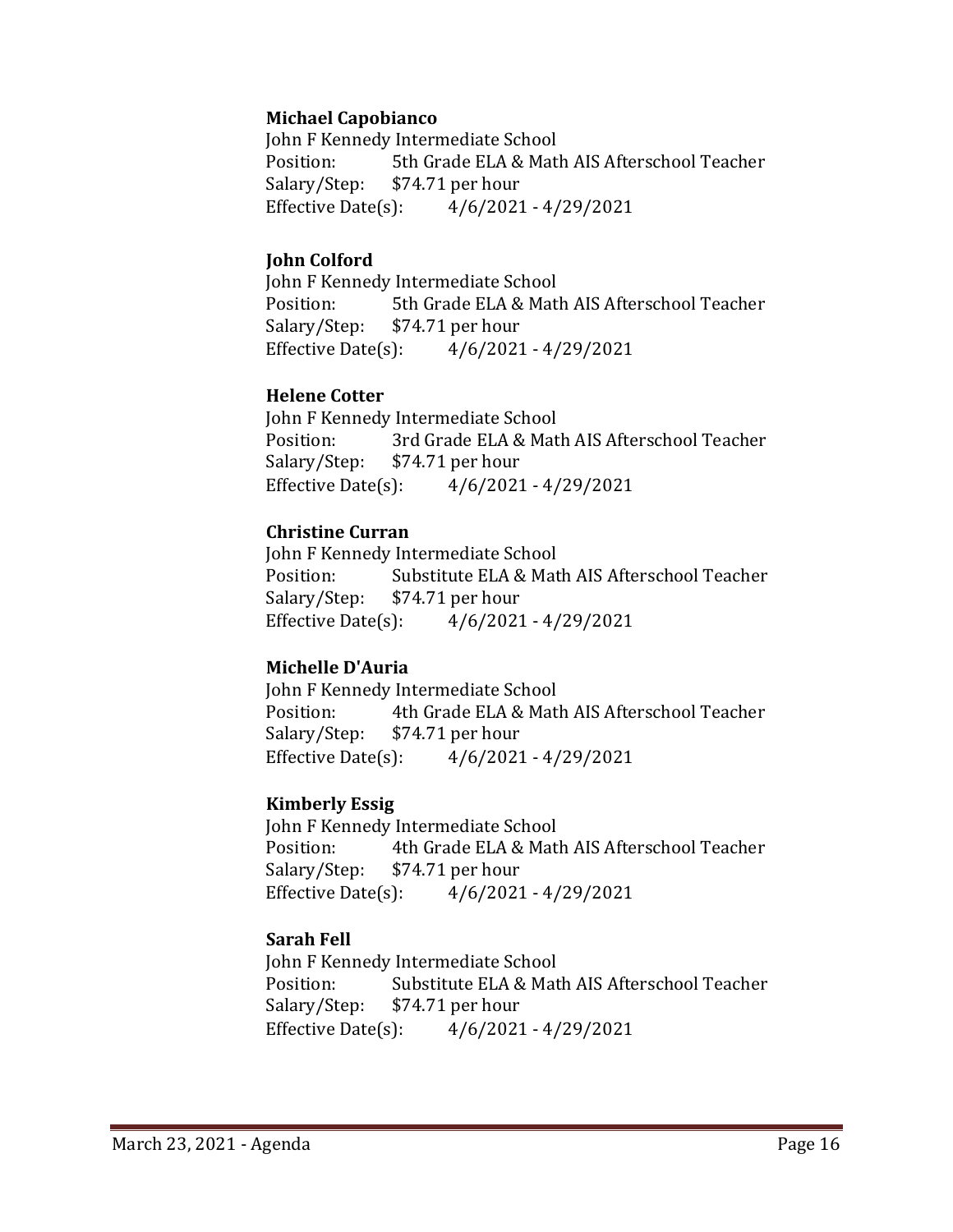## **Christy Freire**

District Wide ENL Virtual Tutor<br>\$74.71/hour Salary/Step: Effective Date(s): 3/1/2021 - 6/30/2021

#### **Elisabeth Gleason**

District Wide ENL Virtual Tutor<br>\$74.71/hour Salary/Step: \$7<br>Effective Date(s):  $3/1/2021 - 6/30/2021$ 

## **Shayna Gnann**

District Wide ENL Virtual Tutor<br>\$74.71/hour Salary/Step: \$7<br>Effective Date(s): Effective Date(s): 3/1/2021 - 6/30/2021

#### **Lia Gonzalez**

Robert Frost Middle School<br>Position: Math 8 Asse Math 8 Assessment Support Classes<br>\$74.71/hour Salary/Step: \$7<br>Effective Date(s): Effective Date(s): 4/26/2021 - 4/29/2021

#### **Nicholas Gregory**

Robert Frost Middle School<br>Position: Math 6 Asse Math 6 Assessment Support Classes<br>\$74.71/hour Salary/Step: \$7<br>Effective Date(s): Effective Date(s): 4/26/2021 - 4/29/2021

#### **Annemarie Kennedy**

May Moore School<br>Position: Ful Fully Virtual Teacher Mentor<br>\$1,200 Salary/Step: \$1<br>Effective Date(s):  $9/1/2020 - 6/30/2021$ CORRECTED CODE

#### **Zachary King**

John F Kennedy Intermediate School<br>Position: 5th Grade ELA & Matl Position: 5th Grade ELA & Math AIS Afterschool Teacher<br>Salary/Step: \$74.71 per hour Salary/Step: \$74.71 per hour<br>Effective Date(s): 4/6/2021  $4/6/2021 - 4/29/2021$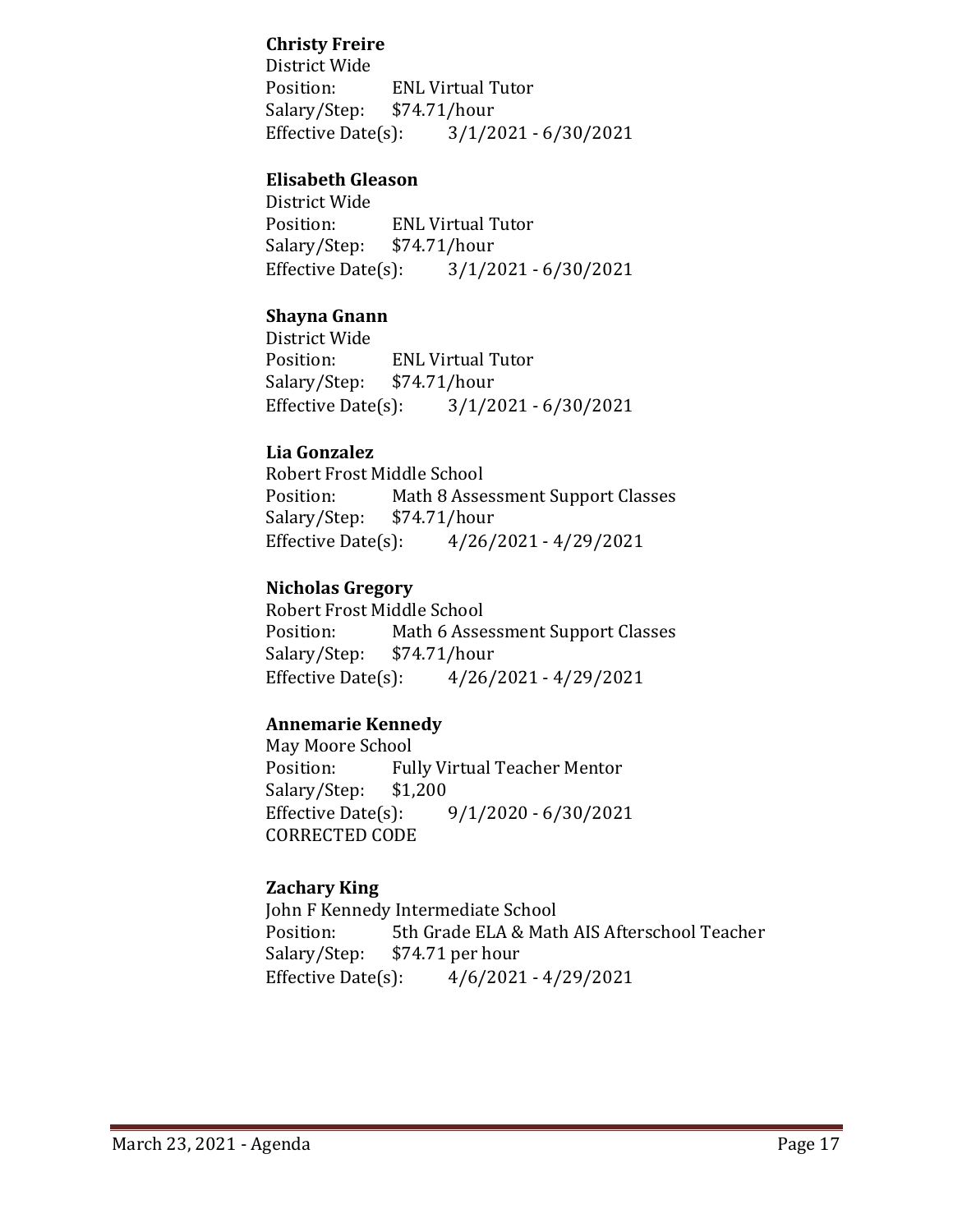## **Lauren King-Hempel**

John F Kennedy Intermediate School<br>Position: 4th Grade ELA & Matl Position: 4th Grade ELA & Math AIS Afterschool Teacher<br>Salary/Step: \$74.71 per hour Salary/Step: \$74.71 per hour<br>Effective Date(s): 4/6/2021  $4/6/2021 - 4/29/2021$ 

## **Nicole Leggio**

John Quincy Adams School Position: Grant Funded 1.0 Elementary Teacher<br>Salary/Step: \$57,560 BA/Step 1 \$57,560 BA/Step 1 Effective Date(s): 3/8/2021 - 6/30/2021 Salary prorated at \$20,433.80

#### **Lisa Leichert**

John F Kennedy Intermediate School<br>Position: 3rd Grade ELA AIS Af Position: 3rd Grade ELA AIS Afterschool Teacher<br>Salary/Step: \$74.71 per hour Salary/Step: \$74.71 per hour<br>Effective Date(s): 4/6/2021  $4/6/2021 - 4/15/2021$ 

## **Cassandra Lynch**

Robert Frost Middle School<br>Position: Math 7 Asse Math 7 Assessment Support Classes<br>\$74.71/hour Salary/Step: \$7<br>Effective Date(s):  $4/26/2021 - 4/29/2021$ 

## **Christine MacQuarrie**

John F Kennedy Intermediate School<br>Position: Fully Virtual Teacher Fully Virtual Teacher Mentor<br>\$1,200 Salary/Step: \$1,<br>Effective Date(s):  $9/1/2020 - 6/30/2021$ CORRECTED CODE

#### **Brigid Marino**

John F Kennedy Intermediate School<br>Position: Substitute ELA & Mat Position: Substitute ELA & Math AIS Afterschool Teacher<br>Salary/Step: \$74.71 per hour Salary/Step: \$74.71 per hour<br>Effective Date(s): 4/6/2021  $4/6/2021 - 4/29/2021$ 

## **Jean Martine**

John Quincy Adams School<br>Position: Fully Virtua Fully Virtual Teacher Mentor<br>\$1,200 Salary/Step: \$1<br>Effective Date(s):  $9/1/2020 - 6/30/2021$ CORRECTED CODE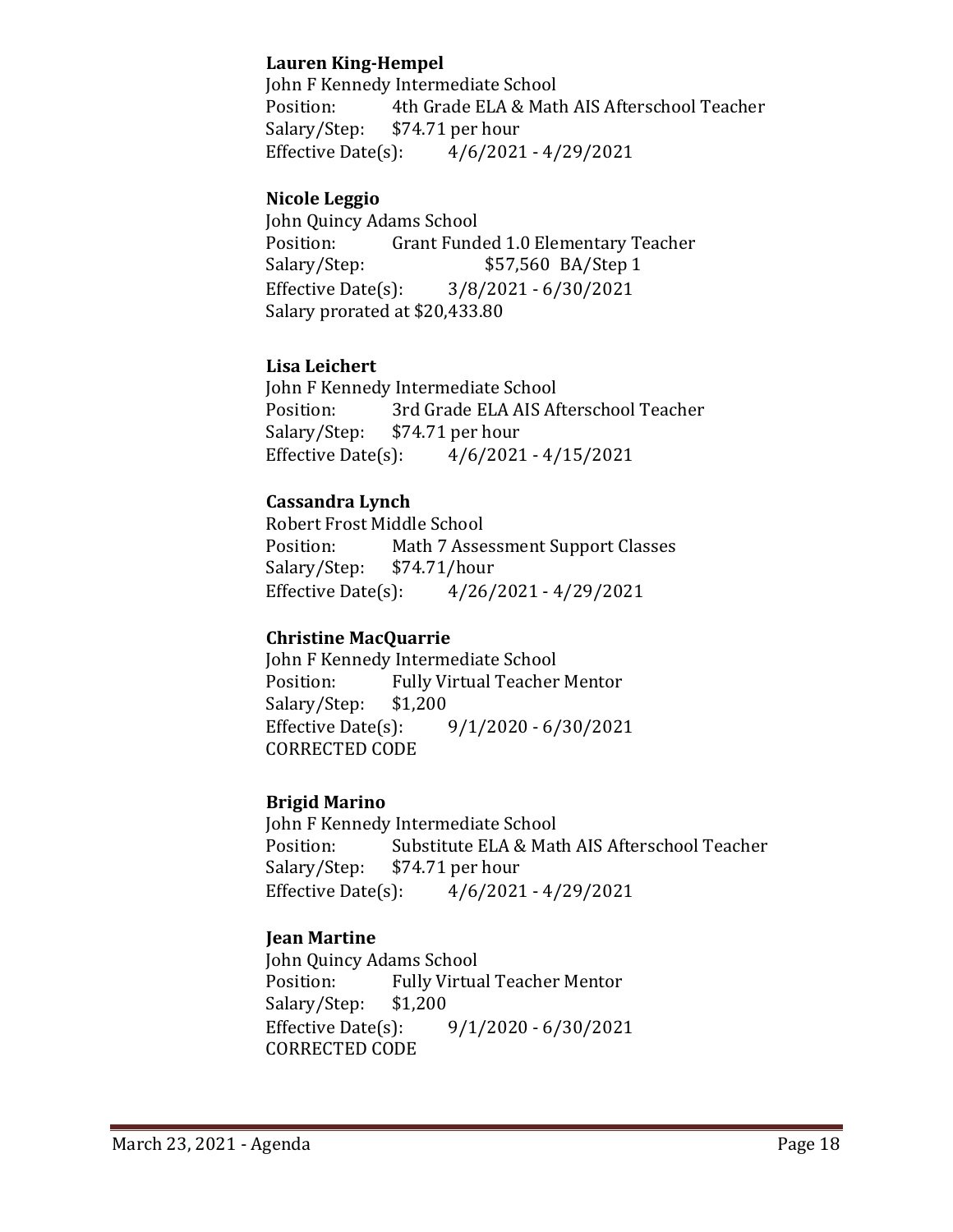## **Angela Oliveto**

Deer Park High School<br>Position: **IV Girls** Position: JV Girls Lacrosse Head Coach<br>Salary/Step: \$5,965.30 8 8.5 Units/Step 5+ Effective Date(s): 4/26/2021 - 6/18/2021

#### **Lori Palopoli**

John F Kennedy Intermediate School<br>Position: Fully Virtual Teacher Fully Virtual Teacher Mentor<br>\$1,200 Salary/Step: Effective Date(s): 9/1/2020 - 6/30/2021 CORRECTED CODE

#### **Faye Parag**

John F Kennedy Intermediate School<br>Position: Substitute ELA & Mat Position: Substitute ELA & Math AIS Afterschool Teacher<br>Salary/Step: \$74.71 per hour Salary/Step: \$74.71 per hour<br>Effective Date(s): 4/6/2021  $4/6/2021 - 4/29/2021$ 

## **Amy Pellegrino**

District Wide ENL Virtual Tutor<br>\$74.71/hour Salary/Step: \$7<br>Effective Date(s): Effective Date(s): 3/1/2021 - 6/30/2021

#### **Audrey Schulter**

John F Kennedy Intermediate School<br>Position: 3rd Grade ELA & Mat Position: 3rd Grade ELA & Math AIS Afterschool Teacher<br>Salary/Step: \$74.71 per hour Salary/Step: \$74.71 per hour<br>Effective Date(s): 4/6/2021  $4/6/2021 - 4/29/2021$ 

#### **Phyllis Senia**

District Wide Special Education Summer School Supervisor \$8,791.30 Salary/Step: Effective Date(s): 7/7/2021 - 8/17/2021

#### **Jodi Simet**

John F Kennedy Intermediate School<br>Position: 5th Grade ELA & Matl Position: 5th Grade ELA & Math AIS Afterschool Teacher<br>Salary/Step: \$74.71 per hour Salary/Step: \$74.71 per hour<br>Effective Date(s): 4/6/2021  $4/6/2021 - 4/29/2021$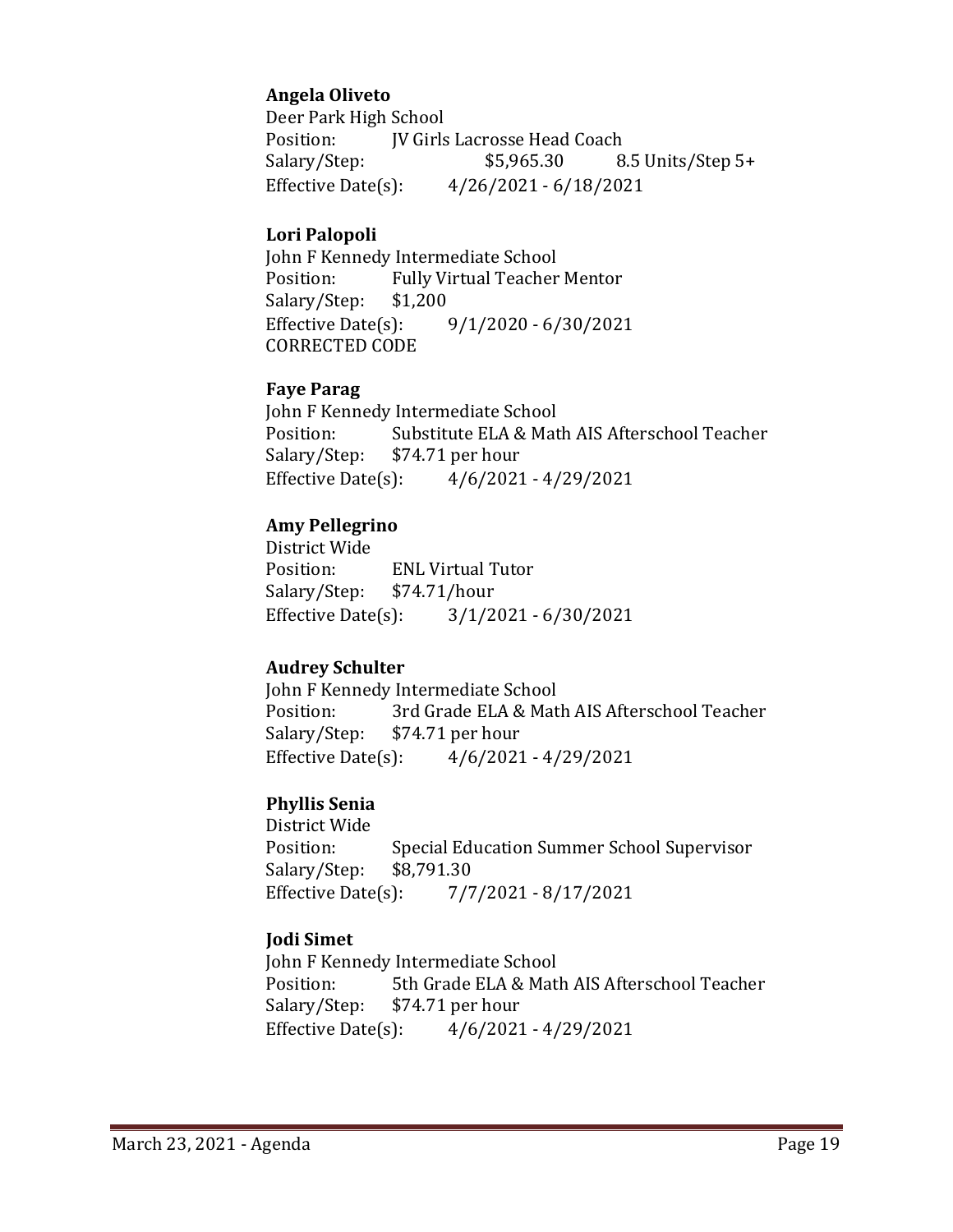#### **Lauren Stein**

Robert Frost Middle School Math 7 Assessment Support Classes<br>\$74.71/hour Salary/Step: Effective Date(s): 4/26/2021 - 4/29/2021

#### **Linda Stow**

John Quincy Adams School Fully Virtual Teacher Mentor<br>\$1,200 Salary/Step: \$1<br>Effective Date(s):  $9/1/2020 - 6/30/2021$ CORRECTED CODE

#### **Marie Tortorici**

John F Kennedy Intermediate School<br>Position: 3rd Grade ELA & Mat Position: 3rd Grade ELA & Math AIS Afterschool Teacher<br>Salary/Step: \$74.71 per hour Salary/Step: \$74.71 per hour<br>Effective Date(s): 4/6/2021  $4/6/2021 - 4/29/2021$ 

#### **Eileen Tuozzo**

John F Kennedy Intermediate School<br>Position: 5th Grade ELA & Matl Position: 5th Grade ELA & Math AIS Afterschool Teacher<br>Salary/Step: \$74.71 per hour Salary/Step: \$74.71 per hour<br>Effective Date(s): 4/6/2021  $4/6/2021 - 4/29/2021$ 

#### **Joseph Verdicchio**

John F Kennedy Intermediate School<br>Position: 4th Grade ELA & Matl Position: 4th Grade ELA & Math AIS Afterschool Teacher<br>Salary/Step: \$74.71 per hour  $$74.71$  per hour Effective Date(s): 4/6/2021 - 4/29/2021

#### **Debra Wasp**

John F Kennedy Intermediate School<br>Position: 3rd Grade ELA & Mat Position: 3rd Grade ELA & Math AIS Afterschool Teacher<br>Salary/Step: \$74.71 per hour Salary/Step: \$74.71 per hour<br>Effective Date(s): 4/6/2021  $4/6/2021 - 4/29/2021$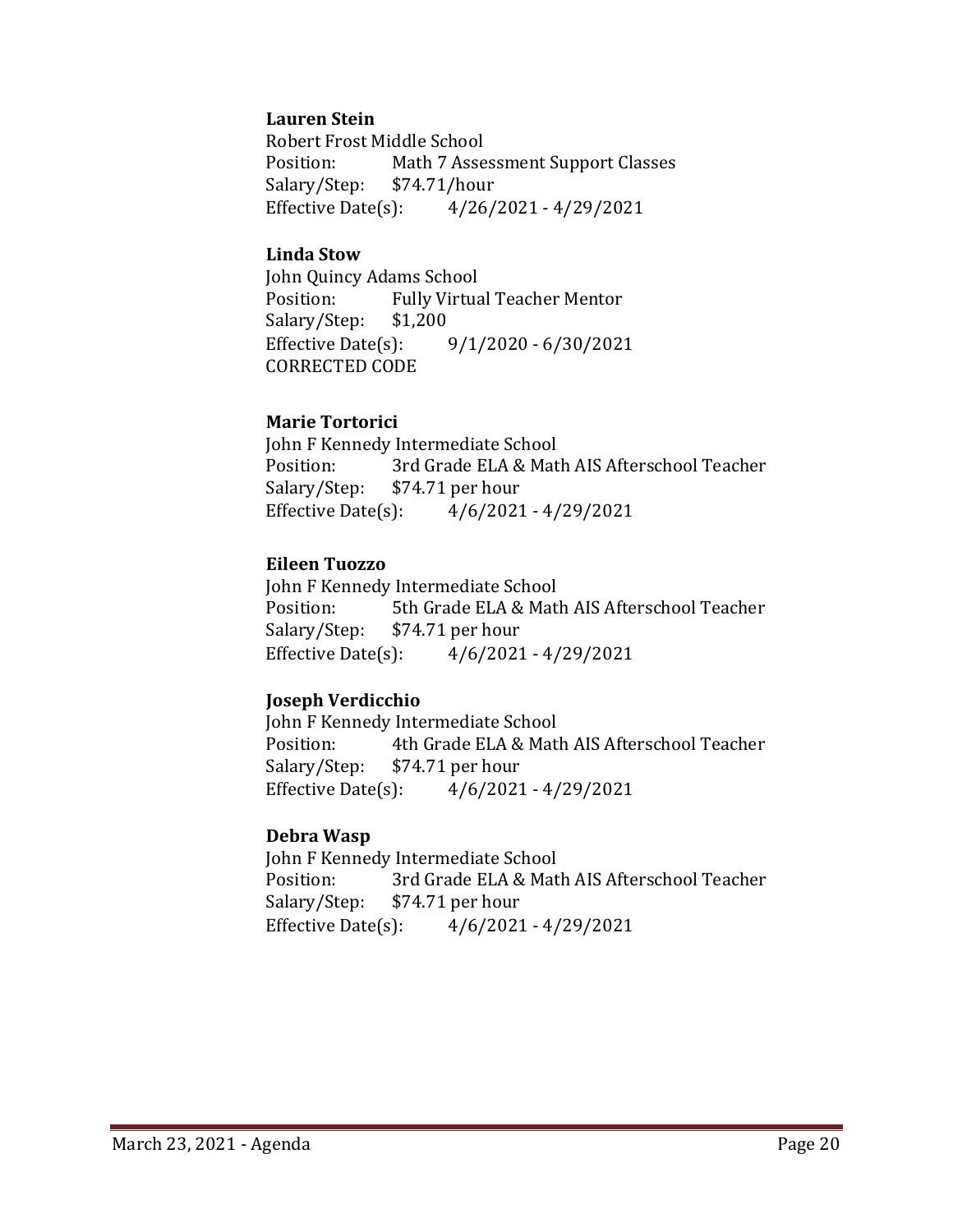# **SCHEDULE 21/BP-832 – SCHEDULE OF BILLS PAYABLE**

| General        | #41                  | 3/31/2021 |
|----------------|----------------------|-----------|
| General        | # 42                 | 3/31/2021 |
| Federal        | #17                  | 3/31/2021 |
| School Lunch   | #17                  | 3/31/2021 |
| Trust & Agency | # $8$                | 2/28/2021 |
| WORKERS' COMP. | Daily Check Register | 3/4/2021  |
| WORKERS' COMP. | Daily Check Register | 3/5/2021  |
| WORKERS' COMP. | Daily Check Register | 3/9/2021  |
| WORKERS' COMP. | Daily Check Register | 3/15/2021 |
|                |                      |           |

## **SCHEDULE D – BID AWARD**

#### *Bids for Bid # BDP21-001 Kitchen Equipment Repair and Service were received and opened virtually on Zoom at 11:00 AM on March 9, 2021.*

Bids were advertised in Newsday. Forms and specifications were processed in accordance with Section 103 of the General Municipal Law and bids were solicited on the Empire State Purchasing Group website at [www.EmpireStateBidSystem.com.](http://www.empirestatebidsystem.com/)

Bids were received from the following vendors:

Comfort Kool HVAC-R Hobart Service Service Masters, Inc.

Present at bid opening: Lauren von Ende, Purchasing Agent and Concetta Bertelle, Recorder. Vendors present at bid opening: Vincent Pavlovsky, Service Masters, Inc.

It is recommended that the bid be awarded to the following vendors as the lowest responsible bidders meeting specifications (see attached pricing in file):

Comfort Kool HVAC-R (primary vendor) Service Masters, Inc. (secondary vendor)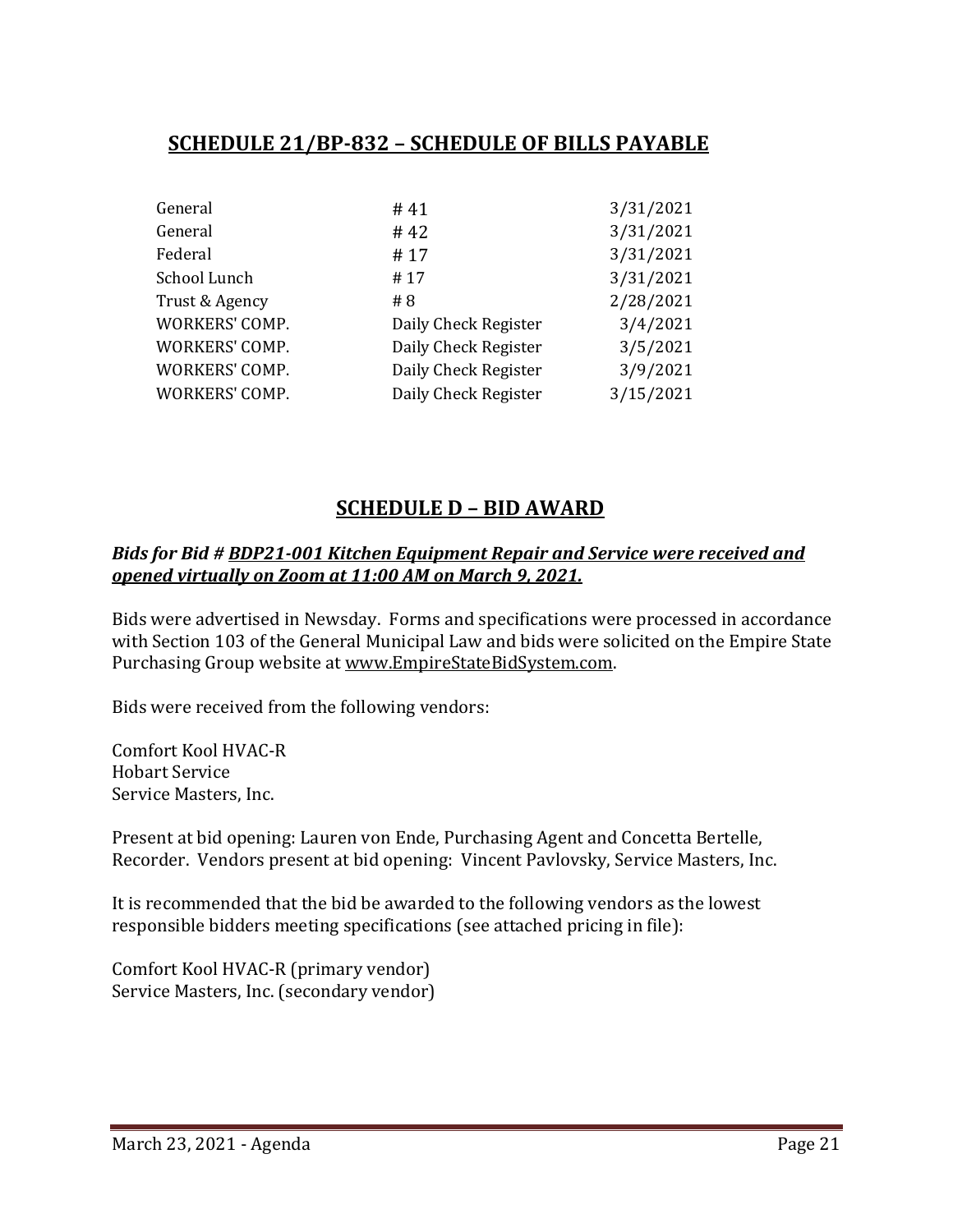## **SCHEDULE 21-E-453 - TRANSFERS #**T23, 24 & 25

# **SCHEDULE 21-F-393 & 394 - CONTRACT REPORTS**

## **SCHEDULE 3-H-21 – HOME TEACHING (regular & S/E)**  (confidential)

## **SCHEDULE 3-S-21 – SPECIAL TRANSPORTATION**  (confidential)

## **SCHEDULE 3-SE-21 - COMMITTEE RECOMMENDATIONS** (confidential)

## VI. **RECEIPT OF SCHEDULES**

*Recommend that the Board of Education approve the following receipt of schedules collectively:*

## **SCHEDULE 21-A-500 - TREASURERS REPORT**

| Statement of Revenues  | General<br>Fund<br><b>Federal Fund</b><br>School<br>Lunch | February<br>February<br>February |
|------------------------|-----------------------------------------------------------|----------------------------------|
| Treasurer's Report     | July/February                                             |                                  |
| Cash Flow              | July/February                                             |                                  |
| Claims Audit<br>Report | February 1, 2021 - February 28, 2021                      |                                  |